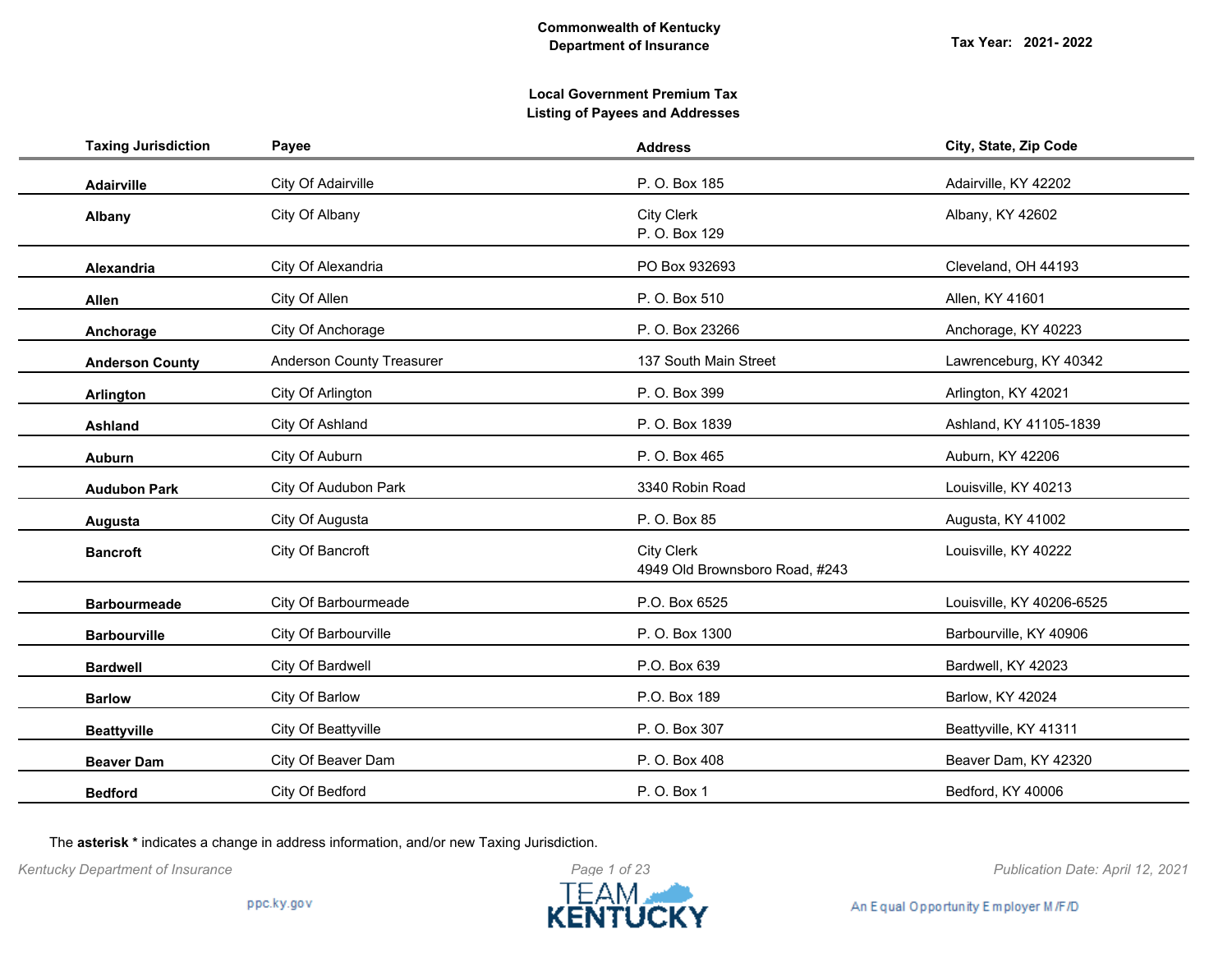| <b>Taxing Jurisdiction</b> | Payee                                            | <b>Address</b>                                                | City, State, Zip Code     |
|----------------------------|--------------------------------------------------|---------------------------------------------------------------|---------------------------|
| <b>Beechwood Village</b>   | City Of Beechwood Village                        | P.O. Box 7527                                                 | Louisville, KY 40257-7527 |
| <b>Bell County</b>         | <b>Bell County Treasurer</b>                     | P. O. Box 127                                                 | Pineville, KY 40977       |
| <b>Bellefonte</b>          | City of Bellefonte                               | 705 Bellefonte Princess Road                                  | Ashland, KY 41101         |
| <b>Bellemeade</b>          | City Of Bellemeade                               | 127 Dorchester Road                                           | Louisville, KY 40223      |
| <b>Bellevue</b>            | City Of Bellevue Insurance Premium               | P. O. Box 634168                                              | Cincinnati, OH 45263-4168 |
| <b>Bellewood</b>           | City Of Bellewood Treasurer                      | P. O. Box 8095                                                | Louisville, KY 40257-8095 |
| <b>Benton</b>              | City Of Benton                                   | 101 East 11th Street                                          | Benton, KY 42025          |
| <b>Berea</b>               | City Of Berea                                    | 212 Chestnut Street                                           | Berea, KY 40403           |
| <b>Berry</b>               | City Of Berry                                    | P.O. Box 215                                                  | Berry, KY 41003           |
| <b>Blue Ridge Manor</b>    | City Of Blue Ridge Manor                         | City of Blue Ridge Manor<br>10000 Shelbyville Road, Suite 203 | Louisville, KY 40223      |
| <b>Bonnieville</b>         | City of Bonnieville                              | P.O. Box 85                                                   | Bonnieville, KY 42713     |
| <b>Bowling Green</b>       | City of Bowling Green                            | P. O. Box 643501                                              | Cincinnati, OH 45264-3501 |
| <b>Bradfordsville</b>      | City Of Bradfordsville                           | 202 West Main Street<br>P.O. Box 65                           | Bradfordsville, KY 40009  |
| <b>Brandenburg</b>         | City Of Brandenburg                              | P. O. Box 305<br>Attn: City Treasurer                         | Brandenburg, KY 40108     |
| <b>Breckinridge County</b> | County of Breckinridge - Breckinridge Co. Fiscal | <b>Breckinridge County Treasurer</b>                          | Hardinsburg, KY 40143     |
|                            | Court                                            | P.O. Box 607                                                  |                           |
| <b>Briarwood</b>           | City Of Briarwood                                | P. O. Box 22408                                               | Louisville, KY 40252      |
| <b>Brodhead</b>            | City Of Brodhead                                 | P. O. Box 556                                                 | Brodhead, KY 40409        |
| <b>Broeck Pointe</b>       | <b>City Of Broeck Pointe</b>                     | P. O. Box 22205                                               | Louisville, KY 40222      |

The **asterisk \*** indicates a change in address information, and/or new Taxing Jurisdiction.



An Equal Opportunity Employer M/F/D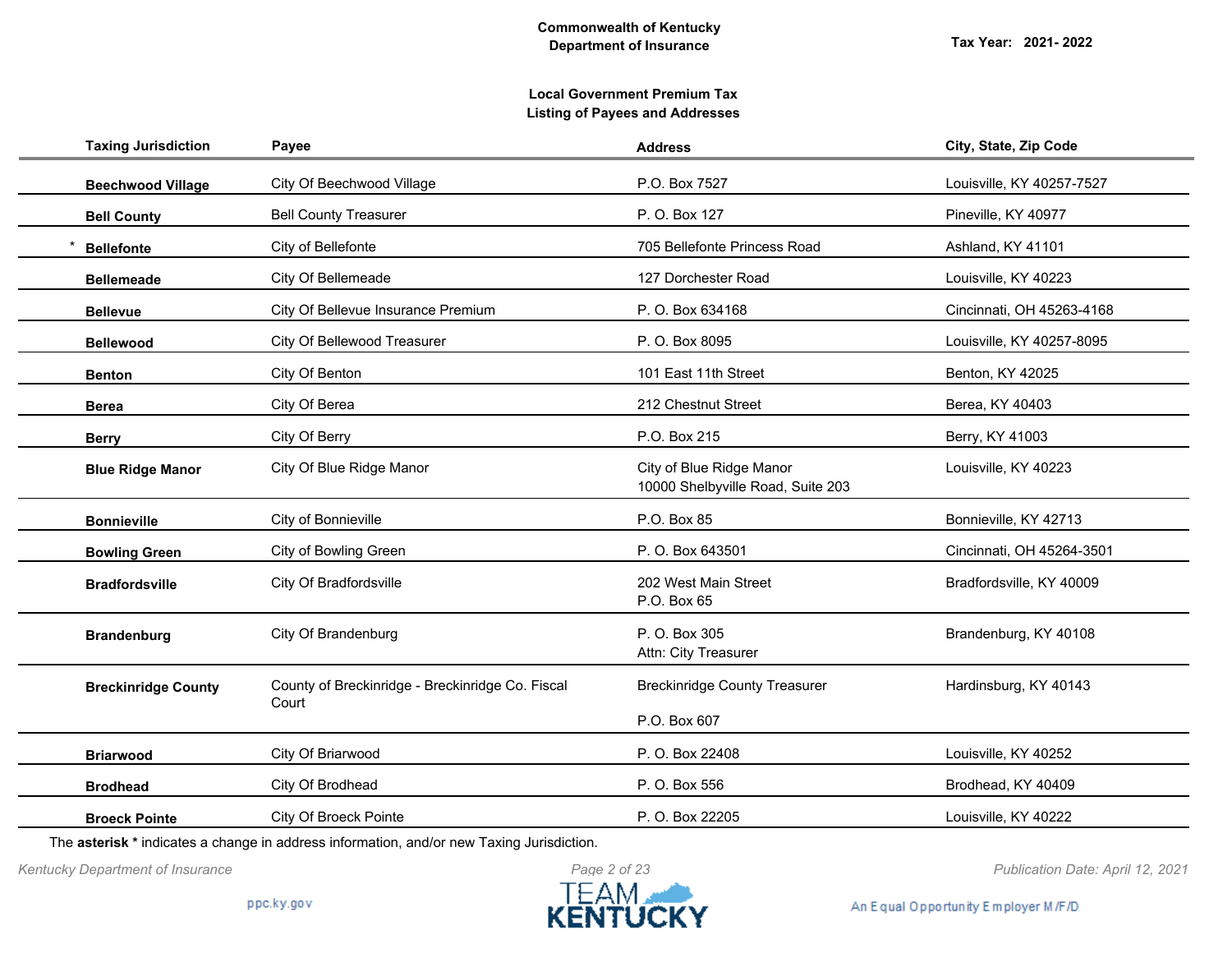| <b>Taxing Jurisdiction</b> | Payee                               | <b>Address</b>                    | City, State, Zip Code     |
|----------------------------|-------------------------------------|-----------------------------------|---------------------------|
| <b>Bromley</b>             | City Of Bromley                     | 226 Boone Street                  | Bromley, KY 41016         |
| <b>Brooksville</b>         | City Of Brooksville                 | P. O. Box 216                     | Brooksville, KY 41004     |
| <b>Brownsboro Farm</b>     | City Of Brownsboro Farm             | 8455 Brownsboro Road              | Louisville, KY 40241-1626 |
| <b>Brownsboro Village</b>  | City of Brownsboro Village          | P.O. Box 6635                     | Louisville, KY 40206      |
| <b>Brownsville</b>         | City Of Brownsville                 | P. O. Box 238                     | Brownsville, KY 42210     |
| <b>Bullitt County</b>      | <b>Bullitt County Fiscal Court</b>  | P. O. Box 768                     | Shepherdsville, KY 40165  |
| <b>Burgin</b>              | City Of Burgin                      | <b>Box 323</b>                    | Burgin, KY 40310          |
| <b>Burkesville</b>         | City Of Burkesville                 | P. O. Box 250                     | Burkesville, KY 42717     |
| <b>Burnside</b>            | City Of Burnside                    | P. O. Box 8                       | Burnside, KY 42519        |
| <b>Butler</b>              | City Of Butler                      | P. O. Box 229                     | <b>Butler, KY 41006</b>   |
| Cadiz                      | City Of Cadiz                       | P. O. Box 1465                    | Cadiz, KY 42211           |
| Calhoun                    | City Of Calhoun                     | P. O. Box 294                     | Calhoun, KY 42327         |
| California                 | City Of California                  | P.O. Box 25                       | California, KY 41007      |
| <b>Calvert City</b>        | City Of Calvert City                | P. O. Box 36                      | Calvert City, KY 42029    |
| Cambridge                  | City Of Cambridge                   | 2912 Cambridge Road               | Louisville, KY 40220      |
| <b>Campbell County</b>     | <b>Campbell County Fiscal Court</b> | P.O. Box 645245                   | Cincinnati, OH 45264-5245 |
| Campbellsburg              | City Of Campbellsburg               | P. O. Box 67                      | Campbellsburg, KY 40011   |
| Campbellsville             | City Of Campbellsville              | 110 South Columbia Avenue, Ste. B | Campbellsville, KY 42718  |
| Campton                    | City Of Campton                     | P. O. Box 35                      | Campton, KY 41301         |
| Caneyville                 | City Of Caneyville                  | P. O. Box 69                      | Caneyville, KY 42721-0069 |
| <b>Carlisle</b>            | City Of Carlisle                    | 107 E. Chestnut Street            | Carlisle, KY 40311        |

The **asterisk \*** indicates a change in address information, and/or new Taxing Jurisdiction.



*Kentucky Department of Insurance Publication Date: April 12, 2021*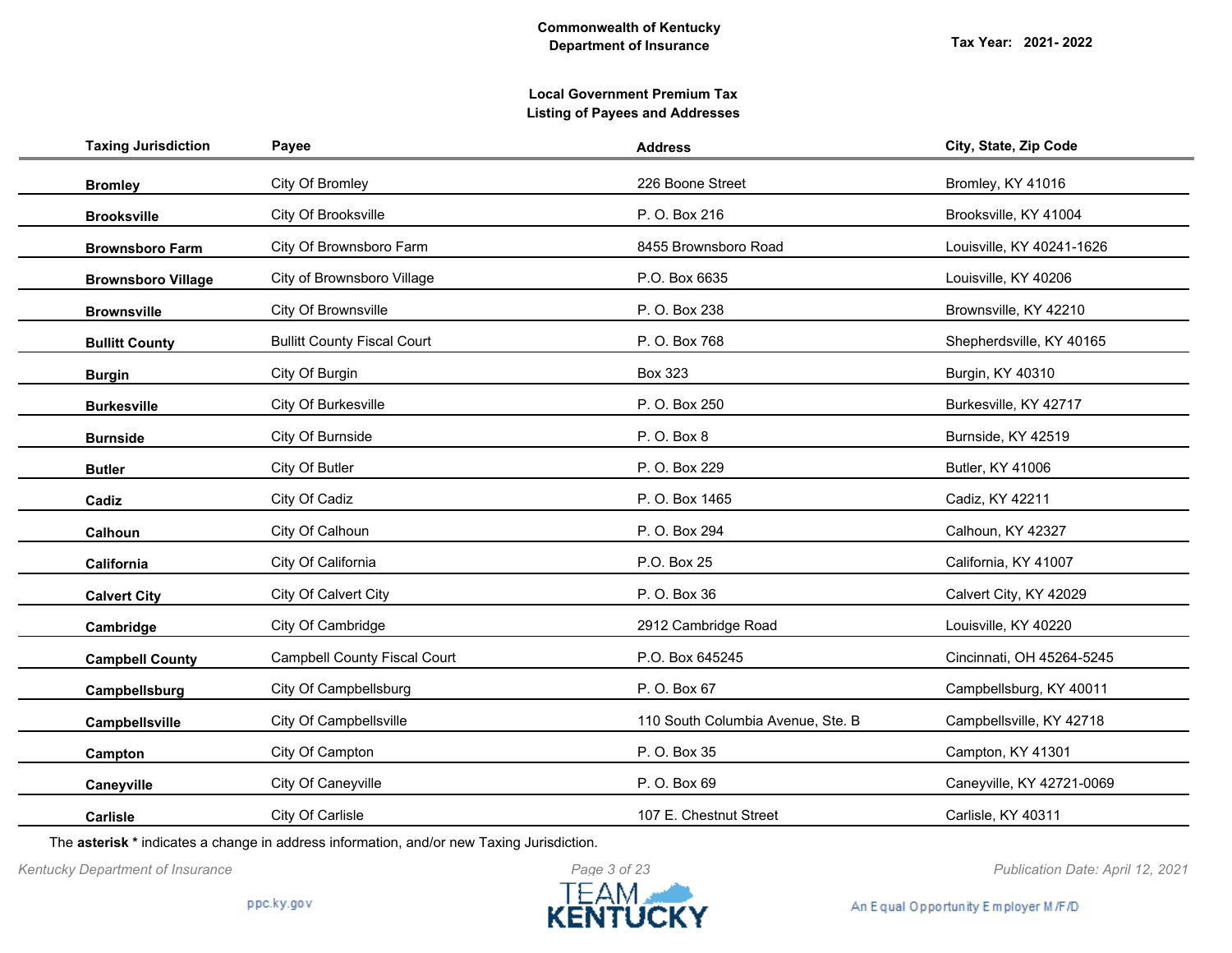| <b>Taxing Jurisdiction</b> | Payee                                 | <b>Address</b>                         | City, State, Zip Code  |
|----------------------------|---------------------------------------|----------------------------------------|------------------------|
| <b>Carlisle County</b>     | <b>Carlisle County</b>                | P.O. Box 279                           | Bardwell, KY 42023     |
| Carrollton                 | City Of Carrollton                    | P. O. Box 156                          | Carrollton, KY 41008   |
| <b>Carter County</b>       | Carter County Fiscal Court - Room 227 | Courthouse 300 W. Main St.             | Grayson, KY 41143      |
| <b>Casey County</b>        | <b>Casey County Fiscal Court</b>      | P. O. Box 306                          | Liberty, KY 42539      |
| Catlettsburg               | City Of Catlettsburg                  | 2611 Louisa Street                     | Catlettsburg, KY 41129 |
| <b>Cave City</b>           | City Of Cave City                     | P. O. Box 567                          | Cave City, KY 42127    |
| Centertown                 | City Of Centertown                    | P.O. Box 517                           | Centertown, KY 42328   |
| <b>Central City</b>        | City Of Central City                  | 214 North First Street                 | Central City, KY 42330 |
| <b>Clark County</b>        | <b>Clark County Courthouse</b>        | 34 South Main Street<br>Rm # 103       | Winchester, KY 40391   |
| Clarkson                   | City Of Clarkson                      | P. O. Box 10<br>213 Millerstown Street | Clarkson, KY 42726     |
| Clay                       | City Of Clay                          | P. O. Box 425                          | Clay, KY 42404-0425    |
| <b>Clay City</b>           | City Of Clay City                     | P. O. Box 933                          | Clay City, KY 40312    |
| Cloverport                 | City Of Cloverport                    | 212 West Main Street                   | Cloverport, KY 40111   |
| <b>Coal Run Village</b>    | City of Coal Run Village              | 105 Church Street                      | Pikeville, KY 41501    |
| <b>Cold Spring</b>         | City Of Cold Spring                   | 5694 East Alexandria Pike              | Cold Spring, KY 41076  |
| Coldstream                 | City Of Coldstream                    | 9462 Brownsboro Road #140              | Louisville, KY 40241   |
| Columbia                   | City Of Columbia                      | 116 Campbellsville Street              | Columbia, KY 42728     |
| Corbin                     | City Of Corbin                        | P. O. Box 1343                         | Corbin, KY 40702       |
| Corinth                    | City Of Corinth                       | 215 Thomas Lane<br>P. O. Box 157       | Corinth, KY 41010      |

The **asterisk \*** indicates a change in address information, and/or new Taxing Jurisdiction.



*Kentucky Department of Insurance Publication Date: April 12, 2021*

An Equal Opportunity Employer M/F/D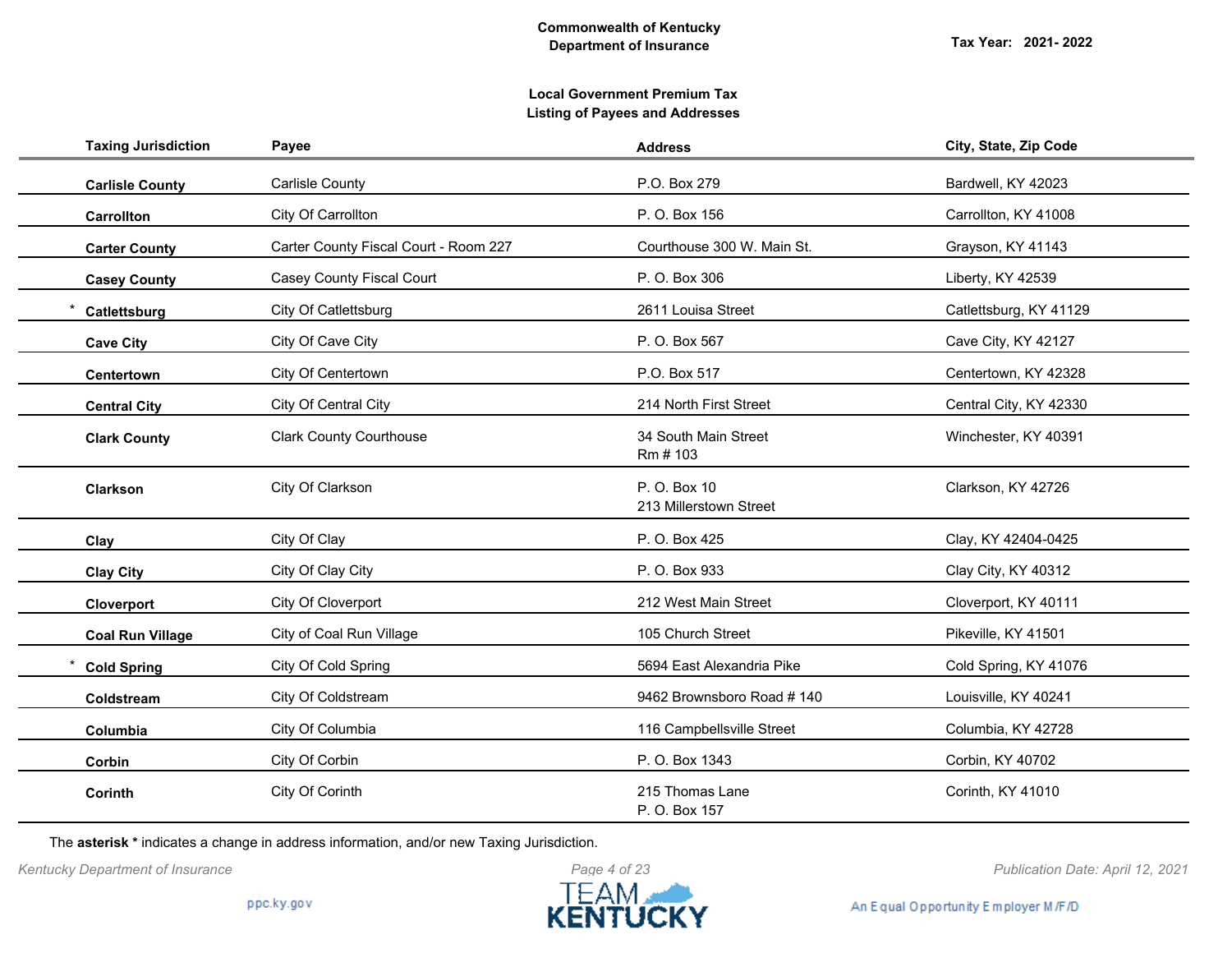| <b>Taxing Jurisdiction</b> | Payee                                 | <b>Address</b>                                      | City, State, Zip Code         |
|----------------------------|---------------------------------------|-----------------------------------------------------|-------------------------------|
| Corydon                    | City Of Corydon                       | P. O. Box 185                                       | Corydon, KY 42406             |
| Covington                  | City Of Covington                     | <b>Insurance Premium Tax</b><br>20 West Pike Street | Ft.Mitchell, KY 41011         |
| <b>Crab Orchard</b>        | City Of Crab Orchard                  | P. O. Box 87                                        | Crab Orchard, KY 40419        |
| <b>Creekside</b>           | City Of Creekside                     | P. O. Box 221076                                    | Louisville, KY 40252-1076     |
| <b>Crescent Springs</b>    | The City Of Crescent Springs          | 739 Buttermilk Pike                                 | Crescent Springs, KY 41017    |
| <b>Crestview</b>           | <b>City Of Crestview</b>              | 14 Circle Drive                                     | Cold Spring, KY 41076         |
| <b>Crestwood</b>           | City Of Crestwood                     | P. O. Box 186                                       | Crestwood, KY 40014           |
| <b>Crittenden</b>          | City Of Crittenden                    | P.O. Box 207<br>117 South Main Street               | Crittenden, KY 41030          |
| <b>Crittenden County</b>   | <b>Crittenden County Fiscal Court</b> | 107 South Main Street, Ste, 208                     | Marion, KY 42064              |
| Crofton                    | City Of Crofton                       | Insurance Tax Department<br>P. O. Box 243           | Crofton, KY 42217             |
| Crossgate                  | City Of Crossgate                     | P. O. Box 6423                                      | Louisville, KY 40206          |
| <b>Cumberland</b>          | City Of Cumberland - City Treasurer   | 402 West Main Street                                | Cumberland, KY 40823          |
| Cynthiana                  | City Of Cynthiana                     | P. O. Box 67                                        | Cynthiana, KY 41031           |
| <b>Danville</b>            | City Of Danville                      | P. O. Box 670                                       | Danville, KY 40422            |
| <b>Daviess County</b>      | Daviess County Fiscal Court           | P. O. Box 1716                                      | Owensboro, KY 42302-1716      |
| <b>Dawson Springs</b>      | City Of Dawson Springs                | 200 West Arcadia Avenue<br>P. O. Box 345            | Dawson Springs, KY 42408-0345 |
| <b>Dayton</b>              | City Of Dayton                        | 514-6th Ave.                                        | Dayton, KY 41074              |
| <b>Dixon</b>               | City Of Dixon                         | P.O. Box 197                                        | Dixon, KY 42409               |

The **asterisk \*** indicates a change in address information, and/or new Taxing Jurisdiction.



*Kentucky Department of Insurance Publication Date: April 12, 2021*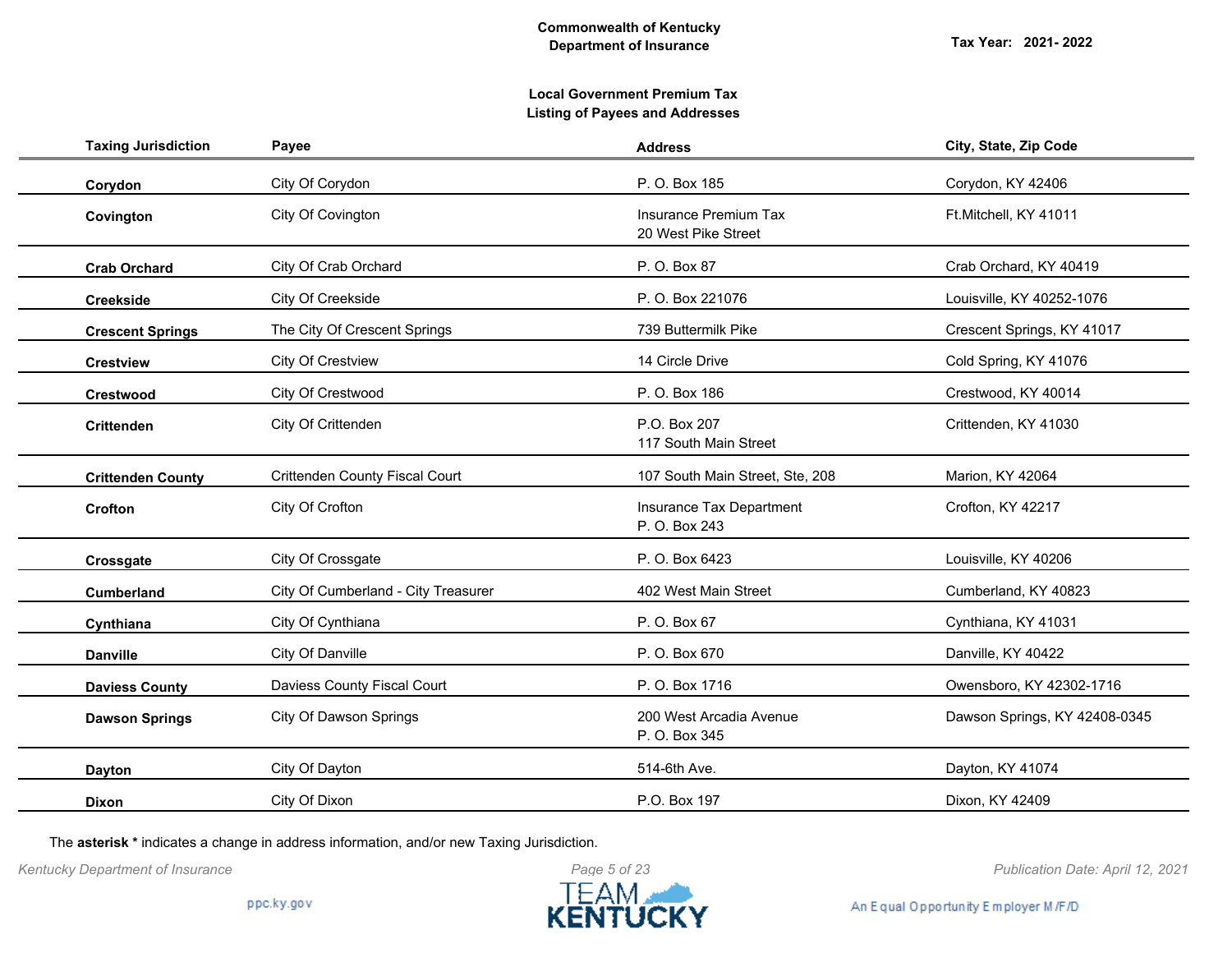| <b>Taxing Jurisdiction</b> | Payee                              | <b>Address</b>                           | City, State, Zip Code        |
|----------------------------|------------------------------------|------------------------------------------|------------------------------|
| <b>Douglass Hills</b>      | <b>City Of Douglass Hills</b>      | P. O. Box 43284                          | Louisville, KY 40243         |
| <b>Dover</b>               | City Of Dover                      | P. O. Box 161                            | Dover, KY 41034              |
| <b>Druid Hills</b>         | City Of Druid Hills                | P. O. Box 6777                           | Louisville, KY 40206         |
| Dry Ridge                  | City Of Dry Ridge                  | 31 Broadway<br>P. O. Box 145             | Dry Ridge, KY 41035          |
| Earlington                 | City Of Earlington                 | 103 W. Main Street                       | Earlington, KY 42410         |
| Eddyville                  | City Of Eddyville                  | P.O. Box 744                             | Eddyville, KY 42038          |
| Edmonton                   | City Of Edmonton                   | P. O. Box 374                            | Edmonton, KY 42129           |
| <b>Ekron</b>               | City Of Ekron                      | <b>Ekron Town Board</b><br>P. O. Box 100 | Ekron, KY 40117              |
| Elizabethtown              | City Of Elizabethtown              | P. O. Box 550                            | Elizabethtown, KY 42702-0550 |
| <b>Elkhorn City</b>        | City Of Elkhorn City               | P. O. Box 681                            | Elkhorn City, KY 41522       |
| <b>Elkton</b>              | City Of Elkton                     | P. O. Box 578                            | Elkton, KY 42220             |
| <b>Elliott County</b>      | <b>Elliott County Fiscal Court</b> | P. O. Box 710                            | Sandy Hook, KY 41171         |
| <b>Elsmere</b>             | City Of Elsmere                    | 318 Garvey Avenue                        | Elsmere, KY 41018            |
| <b>Eminence</b>            | City Of Eminence                   | P. O. Box 163                            | Eminence, KY 40019           |
| <b>Erlanger</b>            | City Of Erlanger                   | P.O. Box 18511                           | Erlanger, KY 41018           |
| <b>Evarts</b>              | City Of Evarts                     | P. O. Box 208                            | Evarts, KY 40828             |
| Ewing                      | City of Ewing                      | City of Ewing<br>P.O. Box 182            | Ewing, KY 41039              |
| Falmouth                   | City Of Falmouth                   | c/o Heritage Bank P.O. Box 651           | Burlington, KY 41005         |
| Ferguson                   | City of Ferguson                   | P.O. Box 222                             | Ferguson, KY 42533           |

The **asterisk \*** indicates a change in address information, and/or new Taxing Jurisdiction.



*Kentucky Department of Insurance Publication Date: April 12, 2021*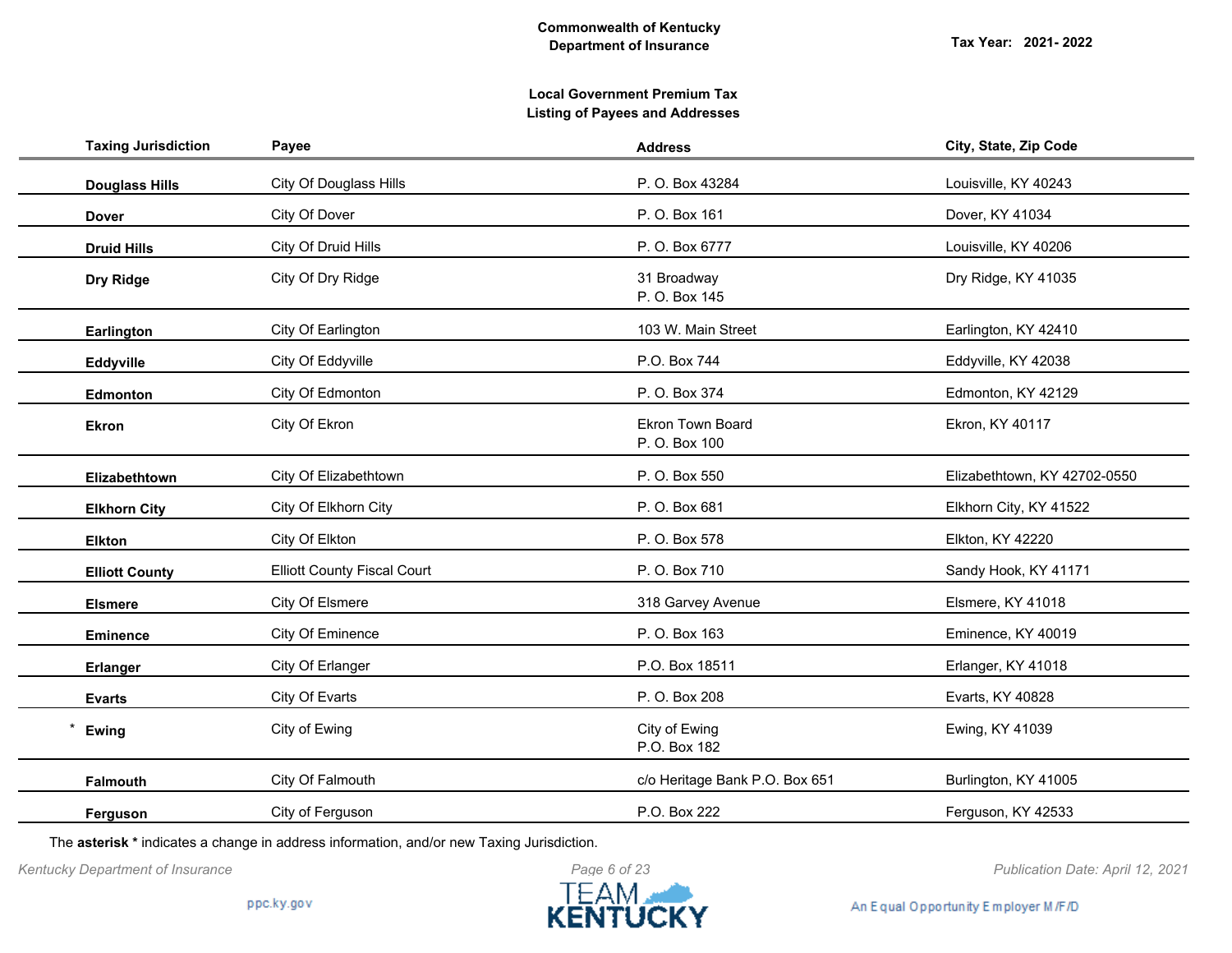# **Local Government Premium Tax Listing of Payees and Addresses**

| <b>Taxing Jurisdiction</b> | Payee                              | <b>Address</b>                       | City, State, Zip Code        |
|----------------------------|------------------------------------|--------------------------------------|------------------------------|
| <b>Fincastle</b>           | City Of Fincastle                  | <b>City Clerk</b><br>P. O. Box 22052 | Louisville, KY 40252-0052    |
| <b>Flatwoods</b>           | City Of Flatwoods                  | 2513 Reed Street                     | Flatwoods, KY 41139          |
| <b>Fleming County</b>      | <b>Fleming County Fiscal Court</b> | 100 Court Square                     | Flemingsburg, KY 41041       |
| <b>Fleming-Neon</b>        | City Of Fleming-Neon               | P. O. Box 66                         | Fleming Neon, KY 41840       |
| Flemingsburg               | City Of Flemingsburg               | P. O. Box 406                        | Flemingsburg, KY 41041       |
| <b>Florence</b>            | City Of Florence                   | P. O. Box 321                        | Florence, KY 41022-0321      |
| <b>Floyd County</b>        | <b>Floyd County Treasurer</b>      | P.O. Box 1600                        | Prestonsburg, KY 41653       |
| Fordsville                 | City Of Fordsville                 | P. O. Box 164                        | Fordsville, KY 42343         |
| <b>Forest Hills</b>        | City Of Forest Hills               | P. O. Box 99604                      | Jeffersontown, KY 40269-0604 |
| <b>Fort Mitchell</b>       | City Of Fort Mitchell              | P.O. Box 176277                      | Fort Mitchell, KY 41017      |
| <b>Fort Thomas</b>         | City Of Fort Thomas                | P.O. Box 639162                      | Cincinnati, OH 45263-9162    |
| <b>Fort Wright</b>         | City Of Fort Wright                | PO Box 95-0277                       | Louisville, KY 40295-0277    |
| <b>Fountain Run</b>        | City Of Fountain Run               | P. O. Box 37                         | Fountain Run, KY 42133       |
| <b>Fox Chase</b>           | City Of Fox Chase                  | P.O. Box 310                         | Hillview, KY 40129-0310      |
| <b>Frankfort</b>           | City Of Frankfort                  | Box 697                              | Frankfort, KY 40602          |
| <b>Franklin</b>            | City Of Franklin                   | P.O. Box 130                         | Hardyville, KY 42746         |
| <b>Franklin County</b>     | <b>Franklin County Treasurer</b>   | P. O. Box 594                        | Frankfort, KY 40602          |
| Fredonia                   | City Of Fredonia                   | P. O. Box 152                        | Fredonia, KY 42411           |
| Frenchburg                 | City Of Frenchburg                 | P. O. Box 113                        | Frenchburg, KY 40322         |

The **asterisk \*** indicates a change in address information, and/or new Taxing Jurisdiction.



*Kentucky Department of Insurance Publication Date: April 12, 2021*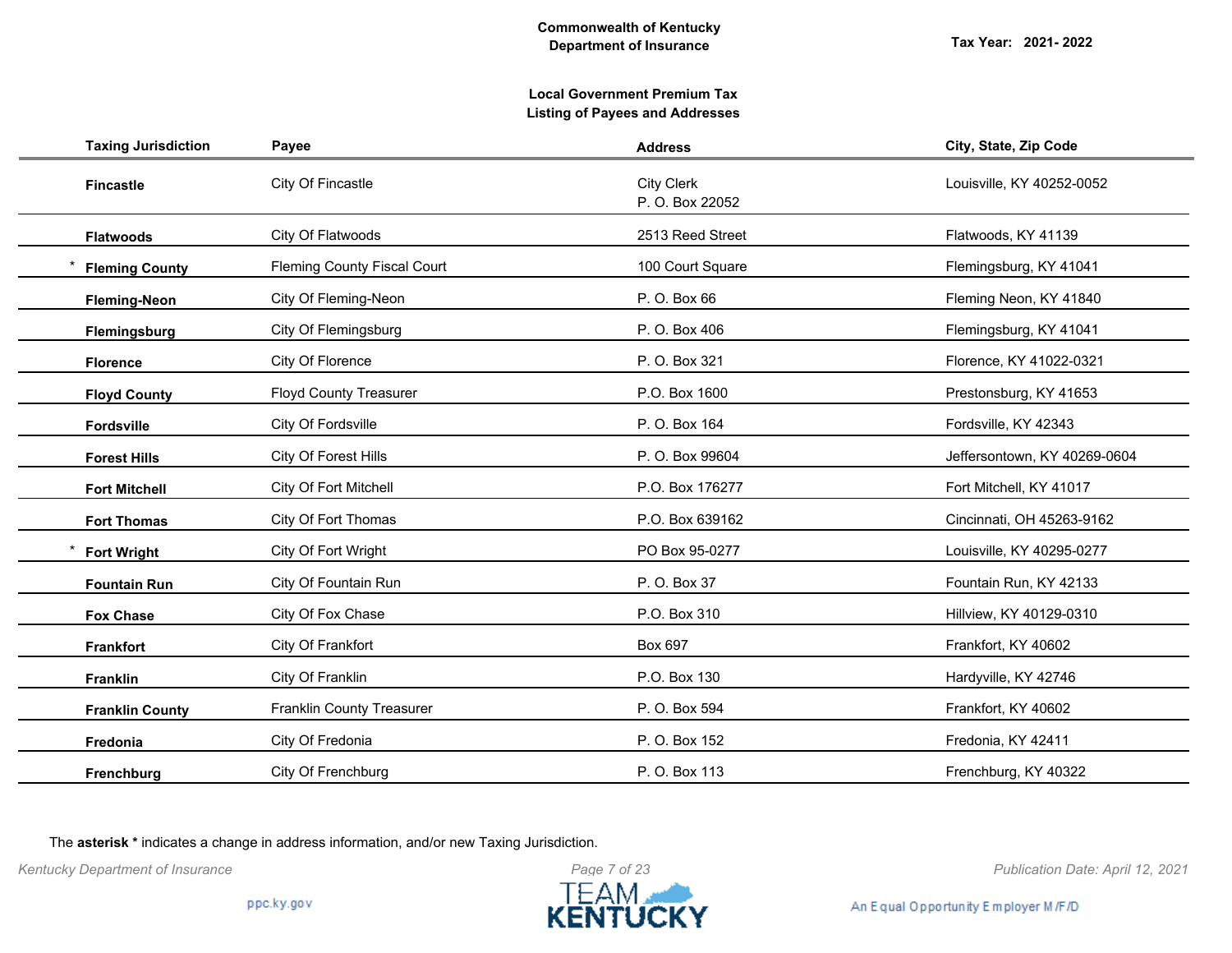# **Local Government Premium Tax Listing of Payees and Addresses**

| <b>Taxing Jurisdiction</b> | Payee                          | <b>Address</b>                                         | City, State, Zip Code     |
|----------------------------|--------------------------------|--------------------------------------------------------|---------------------------|
| $\star$<br><b>Fulton</b>   | City of Fulton                 | <b>Fulton City Manager</b><br>P.O. Box 1350            | Fulton, KY 42041          |
| <b>Fulton County</b>       | <b>Fulton County Treasurer</b> | 2216 Myron Cory Drive<br>Suite 1                       | Hickman, KY 42050         |
| <b>Gamaliel</b>            | City Of Gamaliel               | P. O. Box 126                                          | Gamaliel, KY 42140        |
| Georgetown                 | City Of Georgetown             | 100 Court Street<br>Director Of Finance                | Georgetown, KY 40324      |
| <b>Ghent</b>               | City of Ghent                  | P.O. Box 333                                           | Ghent, KY 41045           |
| Glasgow                    | City Of Glasgow                | P. O. Box 278<br>Attn: License Fee Div.                | Glasgow, KY 42142-0278    |
| <b>Glencoe</b>             | City Of Glencoe                | P. O. Box 98                                           | Glencoe, KY 41046         |
| Glenview                   | City Of Glenview               | <b>City Treasurer</b><br>P.O. Box 100                  | Glenview, KY 40025        |
| <b>Glenview Hills</b>      | City Of Glenview Hills         | 4330 Glenview Avenue<br>P.O. Box 35                    | Glenview, KY 40025        |
| <b>Glenview Manor</b>      | <b>City Of Glenview Manor</b>  | P. O. Box 221196                                       | Louisville, KY 40252-1196 |
| <b>Goose Creek</b>         | City of Goose Creek            | 9462 Brownsboro Road #291                              | Louisville, KY 40241      |
| Goshen                     | City Of Goshen                 | P. O. Box 112                                          | Goshen, KY 40026-0112     |
| Graymoor-Devondale         | City Of Graymoor-Devondale     | 1500 Lynn Way                                          | Louisville, KY 40222      |
| Grayson                    | City Of Grayson                | 302 East Main Street                                   | Grayson, KY 41143         |
| <b>Green County</b>        | <b>Green County Treasurer</b>  | <b>Green County Fiscal Court</b><br>203 W Court Street | Greensburg, KY 42743      |
| <b>Green Spring</b>        | City Of Green Spring           | P. O. Box 261                                          | Harrods Creek, KY 40027   |

The **asterisk \*** indicates a change in address information, and/or new Taxing Jurisdiction.

*Kentucky Department of Insurance Publication Date: April 12, 2021*



An Equal Opportunity Employer M/F/D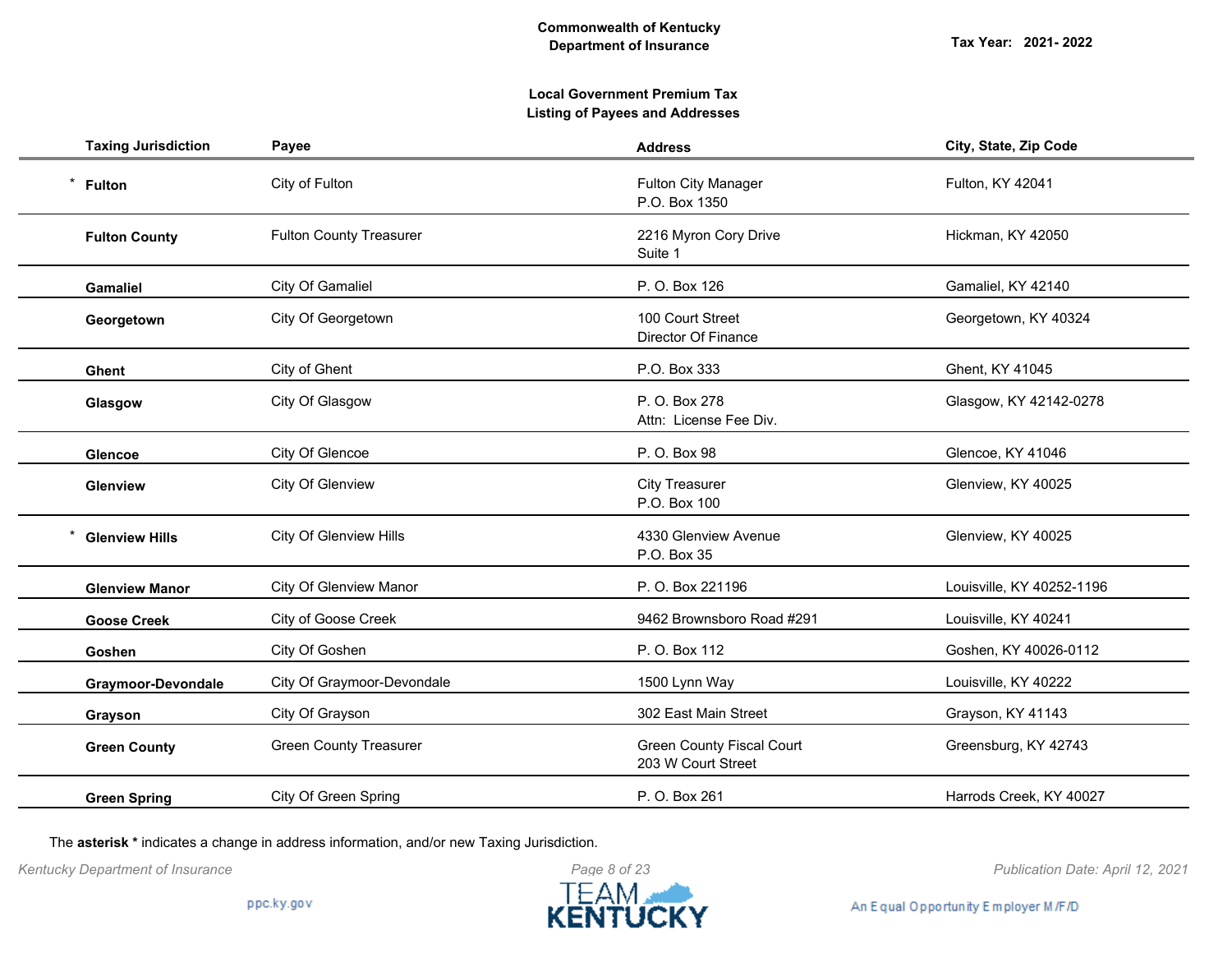| <b>Taxing Jurisdiction</b> | Payee                             | <b>Address</b>          | City, State, Zip Code      |
|----------------------------|-----------------------------------|-------------------------|----------------------------|
| Greensburg                 | City Of Greensburg                | 110 W. Court Street     | Greensburg, KY 42743       |
| Greenup                    | City Of Greenup                   | 1005 Walnut St.         | Greenup, KY 41144          |
| Greenville                 | City Of Greenville                | P. O. Box 289           | Greenville, KY 42345       |
| <b>Guthrie</b>             | City Of Guthrie                   | P.O. Box 125            | Guthrie, KY 42234          |
| Hanson                     | City Of Hanson                    | P.O. Box 337            | Hanson, KY 42413           |
| Hardinsburg                | City Of Hardinsburg               | P.O. Box 149            | Hardinsburg, KY 40143      |
| Harlan                     | City Of Harlan                    | P. O. Box 783           | Harlan, KY 40831           |
| Harrodsburg                | City Of Harrodsburg               | 208 South Main Street   | Harrodsburg, KY 40330      |
| <b>Hartford</b>            | City Of Hartford                  | 116 East Washington St. | Hartford, KY 42347         |
| <b>Hawesville</b>          | City Of Hawesville                | P. O. Box 157           | Hawesville, KY 42348       |
| Hazard                     | City Of Hazard City Treasurer     | P. O. Box 420           | Hazard, KY 41701           |
| <b>Hebron Estates</b>      | City Of Hebron Estates            | P.O. Box 416            | Hillview, KY 40129         |
| Henderson                  | City Of Henderson                 | P.O. Box 716            | Henderson, KY 42419-0716   |
| <b>Henderson County</b>    | <b>Henderson County Treasurer</b> | 20 N. Main Street       | Henderson, KY 42420        |
| <b>Heritage Creek</b>      | City of Heritage Creek            | 8700 Justice Way        | Louisville, KY 40229       |
| <b>Hickman</b>             | City Of Hickman                   | 1812 South 7th Street   | Hickman, KY 42050          |
| <b>Hickory Hill</b>        | City Of Hickory Hill              | P. O. Box 221022        | Louisville, KY 40252       |
| <b>Highland Heights</b>    | City Of Highland Heights          | 176 Johns Hill Road     | Highland Heights, KY 41076 |
| <b>Hills And Dales</b>     | City Of Hills And Dales           | P. O. Box 22262         | Louisville, KY 40252-0262  |
| <b>Hillview</b>            | City of Hillview                  | 283 Crestwood Lane      | Louisville, KY 40229       |
| <b>Hindman</b>             | City Of Hindman                   | <b>Box 496</b>          | Hindman, KY 41822          |

The **asterisk \*** indicates a change in address information, and/or new Taxing Jurisdiction.



An Equal Opportunity Employer M/F/D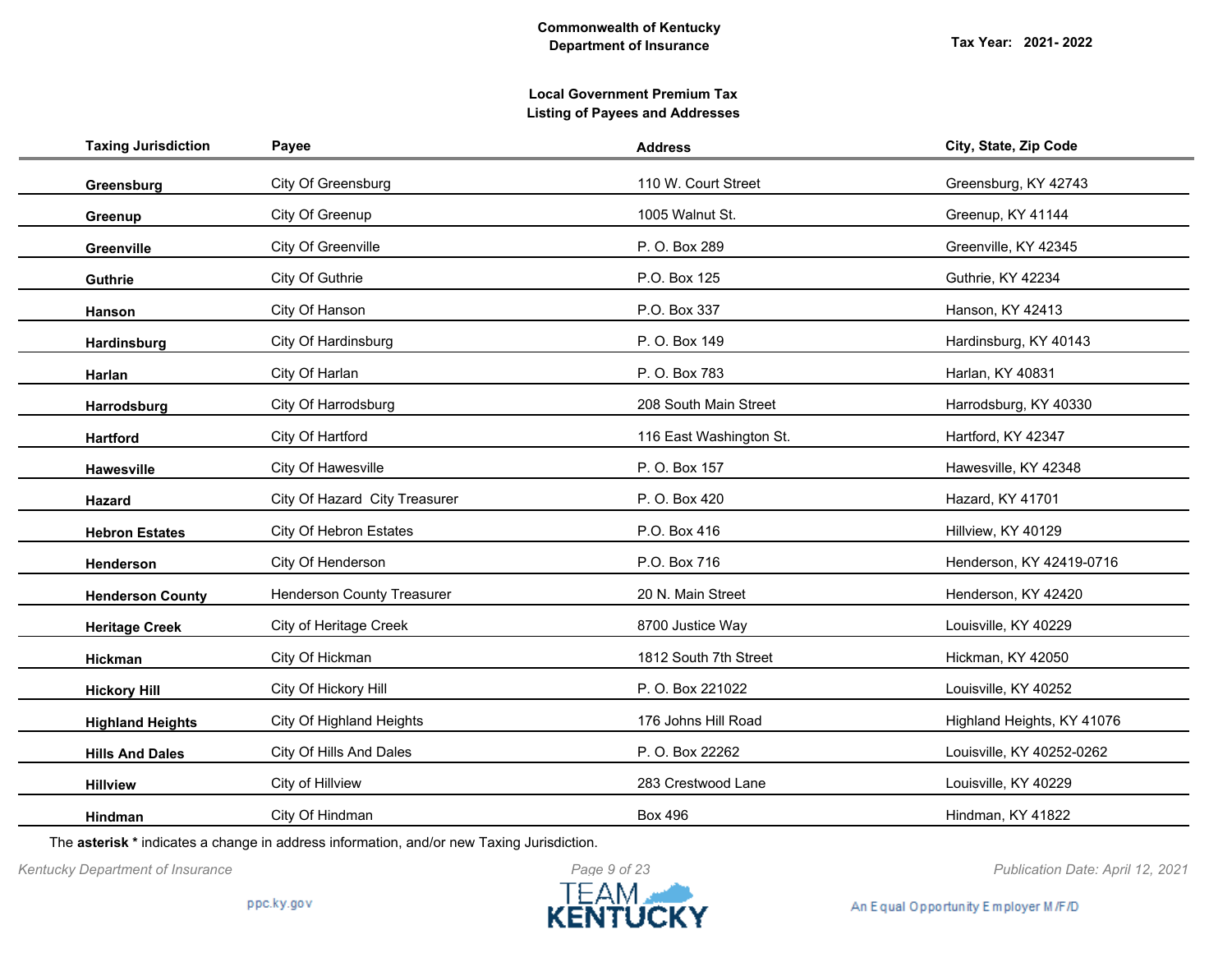# **Local Government Premium Tax Listing of Payees and Addresses**

| <b>Taxing Jurisdiction</b> | Payee                           | <b>Address</b>                              | City, State, Zip Code      |
|----------------------------|---------------------------------|---------------------------------------------|----------------------------|
| Hodgenville                | City Of Hodgenville             | P. O. Box 189<br>200 South Lincoln Blvd.    | Hodgenville, KY 42748      |
| <b>Hollow Creek</b>        | City Of Hollow Creek            | 7504 Fegenbush Lane, Bldg. C-2              | Louisville, KY 40228       |
| <b>Hopkins County</b>      | <b>Hopkins County Treasurer</b> | P. O. Box 592                               | Madisonville, KY 42431     |
| Hopkinsville               | City Of Hopkinsville            | P. O. Box 707<br>Attn: Financial Director   | Hopkinsville, KY 42240     |
| <b>Horse Cave</b>          | City Of Horse Cave              | P. O. Box 326                               | Horse Cave, KY 42749       |
| <b>Houston Acres</b>       | City Of Houston Acres           | P. O. Box 206098                            | Louisville, KY 40250-6098  |
| <b>Hunters Hollow</b>      | City Of Hunters Hollow          | City Clerk/Treasurer<br>11300 Angelina Road | Louisville, KY 40229       |
| Hurstbourne                | City Of Hurstbourne             | 200 Whittington Parkway<br>Suite 100        | Louisville, KY 40222       |
| <b>Hurstbourne Acres</b>   | City Of Hurstbourne Acres       | P. O. Box 24004                             | Louisville, KY 40224       |
| Hustonville                | City Of Hustonville             | P. O. Box 110                               | Hustonville, KY 40437-0110 |
| Hyden                      | City Of Hyden                   | 22035 Main Street                           | Hyden, KY 41749            |
| <b>Indian Hills</b>        | City Of Indian Hills            | <b>City Treasurer</b><br>P. O. Box 6289     | Louisville, KY 40206-0289  |
| Irvine                     | City Of Irvine                  | <b>Tax Collector</b><br>101 Chestnut Street | Irvine, KY 40336           |
| Irvington                  | City Of Irvington               | P. O. Box 374                               | Irvington, KY 40146        |
| Island                     | City Of Island                  | <b>Island City Hall</b><br>P. O. Box 33     | Island, KY 42350           |
| <b>Jackson</b>             | City Of Jackson                 | 333 Broadway                                | Jackson, KY 41339          |

The **asterisk \*** indicates a change in address information, and/or new Taxing Jurisdiction.



*Kentucky Department of Insurance Publication Date: April 12, 2021*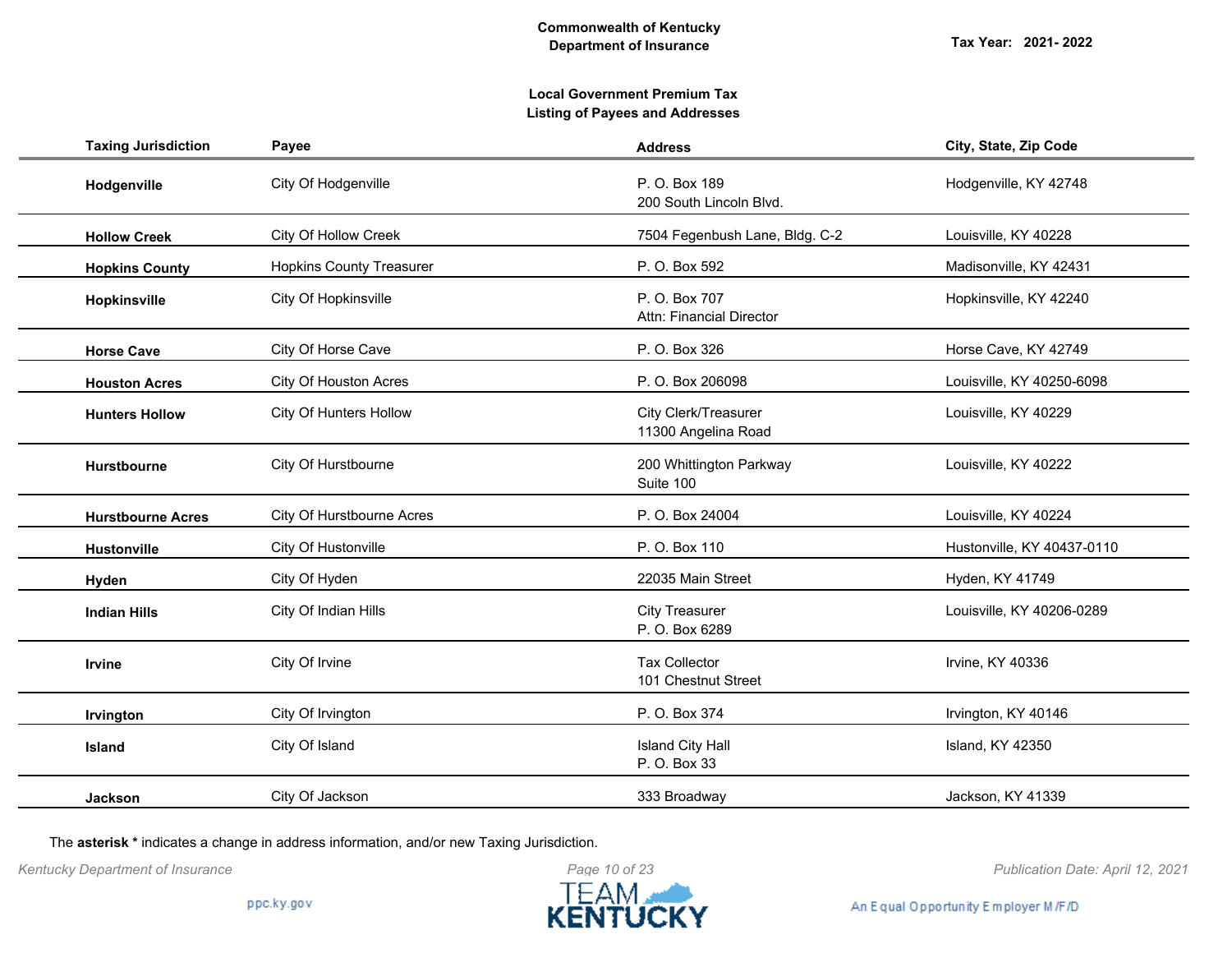| <b>Taxing Jurisdiction</b> | Payee                       | <b>Address</b>                                                                         | City, State, Zip Code       |
|----------------------------|-----------------------------|----------------------------------------------------------------------------------------|-----------------------------|
| <b>Jackson County</b>      | Jackson County Fiscal Court | P. O. Box 175                                                                          | Mc Kee, KY 40447            |
| Jamestown                  | City Of Jamestown           | P. O. Box 587                                                                          | Jamestown, KY 42629         |
| Jeffersontown              | City Of Jeffersontown       | 10416 Watterson Tr.                                                                    | Jeffersontown, KY 40299     |
| Jeffersonville             | City Of Jeffersonville      | P. O. Box 127                                                                          | Jeffersonville, KY 40337    |
| <b>Jenkins</b>             | City Of Jenkins             | 9409 Highway 805<br>P.O. Box 568                                                       | Jenkins, KY 41537           |
| <b>Jessamine County</b>    | Jessamine County            | Jessamine County Fiscal Court/Occupational Ti Nicholasville, KY 40356<br>105 Court Row |                             |
| <b>Junction City</b>       | City Of Junction City       | P. O. Box 326                                                                          | Junction City, KY 40440     |
| <b>Kenton County</b>       | Kenton County Fiscal Court  | P.O. Box 706270                                                                        | Cincinnati, OH 45270-6270   |
| <b>Kingsley</b>            | City Of Kingsley            | P. O. Box 5515                                                                         | Louisville, KY 40255-0515   |
| <b>Knott County</b>        | Knott County Treasurer      | P.O. Box 505                                                                           | Hindman, KY 41822           |
| Kuttawa                    | City Of Kuttawa             | P. O. Box 400                                                                          | Kuttawa, KY 42055           |
| La Center                  | City Of La Center           | P.O. Box 420                                                                           | La Center, KY 42056         |
| Lafayette                  | City Of Lafayette           | P.O. Box 240                                                                           | La Fayette, KY 42254        |
| Lagrange                   | City Of Lagrange            | 307 West Jefferson Street                                                              | Lagrange, KY 40031          |
| <b>Lakeside Park</b>       | City Of Lakeside Park       | 9 Buttermilk Pike                                                                      | Lakeside Park, KY 41017     |
| Lancaster                  | City Of Lancaster           | 308 West Maple Avenue<br>Suite 1                                                       | Lancaster, KY 40444         |
| <b>Langdon Place</b>       | City Of Langdon Place       | P. O. Box 22294                                                                        | Louisville, KY 40252        |
| Lawrenceburg               | City Of Lawrenceburg        | <b>Tax Collector</b><br>P.O. Box 290                                                   | Lawrenceburg, KY 40342-0290 |

The **asterisk \*** indicates a change in address information, and/or new Taxing Jurisdiction.

*Kentucky Department of Insurance Publication Date: April 12, 2021*



An Equal Opportunity Employer M/F/D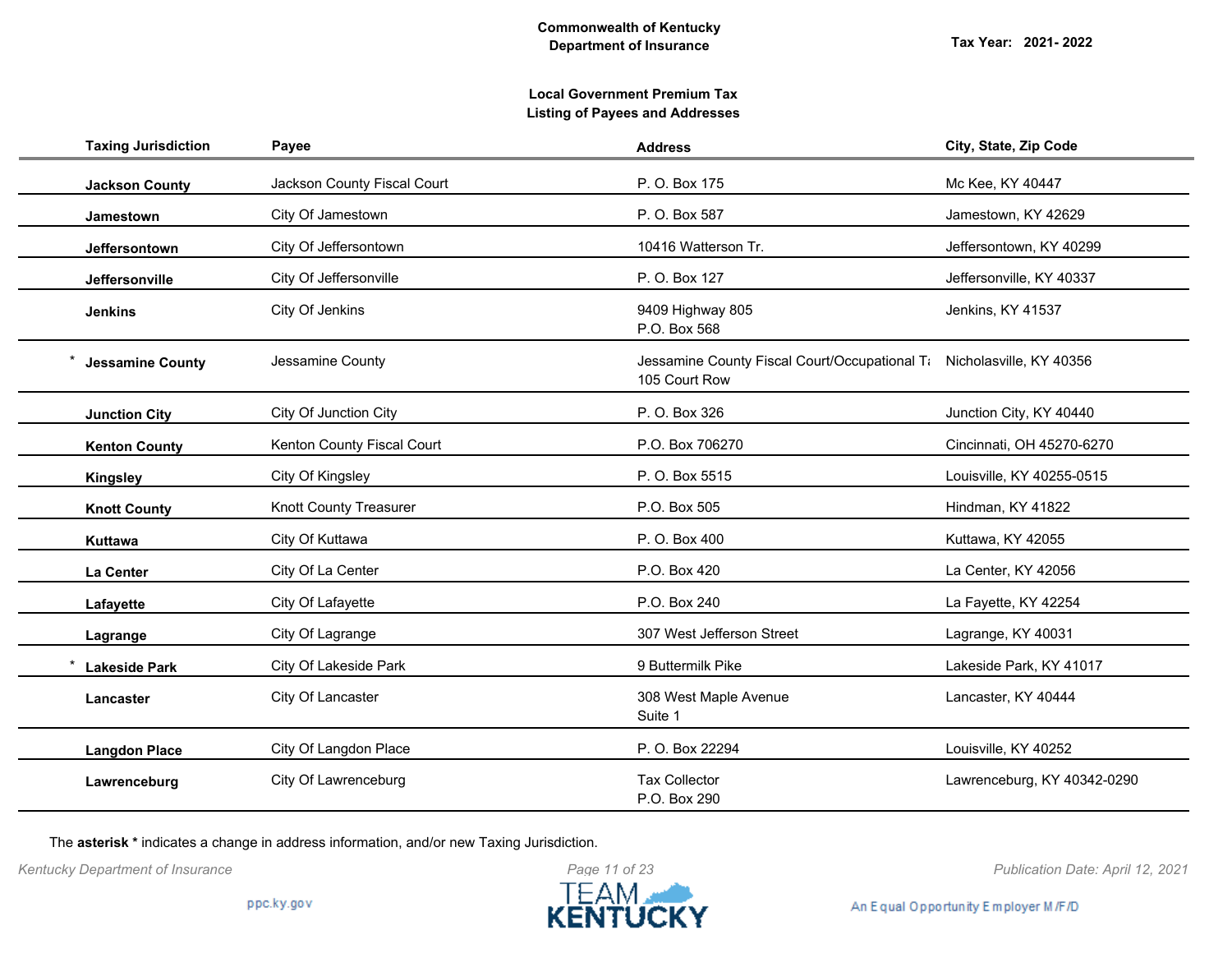| <b>Taxing Jurisdiction</b> | Payee                                                                   | <b>Address</b>                               | City, State, Zip Code      |
|----------------------------|-------------------------------------------------------------------------|----------------------------------------------|----------------------------|
| Lebanon                    | City Of Lebanon                                                         | P. O. Box 840                                | Lebanon, KY 40033          |
| <b>Lebanon Junction</b>    | City Of Lebanon Junction                                                | P. O. Box 69                                 | Lebanon Junction, KY 40150 |
| Leitchfield                | City Of Leitchfield                                                     | P. O. Box 398                                | Leitchfield, KY 42755      |
| <b>Lewis County</b>        | Lewis County Fiscal Court                                               | 112 Second Street, Suite 201                 | Vanceburg, KY 41179        |
| Lewisburg                  | City Of Lewisburg                                                       | P. O. Box 239                                | Lewisburg, KY 42256        |
| Lewisport                  | City of Lewisport                                                       | PO BOX 22                                    | Lewisport, KY 42351        |
| Lexington-Fayette          | Lexington-Fayette Urban County Government                               | 200 East Main Street                         | Lexington, KY 40507        |
| Liberty                    | City Of Liberty                                                         | P. O. Box 127                                | Liberty, KY 42539-0127     |
| Lincolnshire               | City Of Lincolnshire                                                    | P.O. Box 20232                               | Louisville, KY 40250-0232  |
| Livermore                  | City Of Livermore                                                       | P. O. Box 279                                | Livermore, KY 42352        |
| Livingston                 | City Of Livingston                                                      | P. O. Box 654                                | Livingston, KY 40445       |
| London                     | City Of London                                                          | City Clerk'S Office<br>501 South Main Street | London, KY 40741           |
| Loretto                    | City Of Loretto                                                         | Box 45 - School House Drive                  | Loretto, KY 40037          |
| Louisa                     | City Of Louisa                                                          | 215 N. Main Cross Street                     | Louisa, KY 41230           |
|                            | Louisville Urban Services D Louisville-Jefferson Co. Revenue Commission | P. O. Box 37740                              | Louisville, KY 40232-7740  |
| Louisville-Jefferson       | Louisville-Jefferson Co. Revenue Commission                             | P. O. Box 37740                              | Louisville, KY 40232-7740  |
| Loyall                     | City Of Loyall                                                          | 306 Carter Avenue<br>P.O. Box 1060           | Loyall, KY 40854           |
| Ludlow                     | City Of Ludlow                                                          | P. O. Box 16188                              | Ludlow, KY 41016           |
| Lynch                      | City of Lynch                                                           | P.O. Box 667                                 | Lynch, KY 40855            |

The **asterisk \*** indicates a change in address information, and/or new Taxing Jurisdiction.

*Kentucky Department of Insurance Publication Date: April 12, 2021*

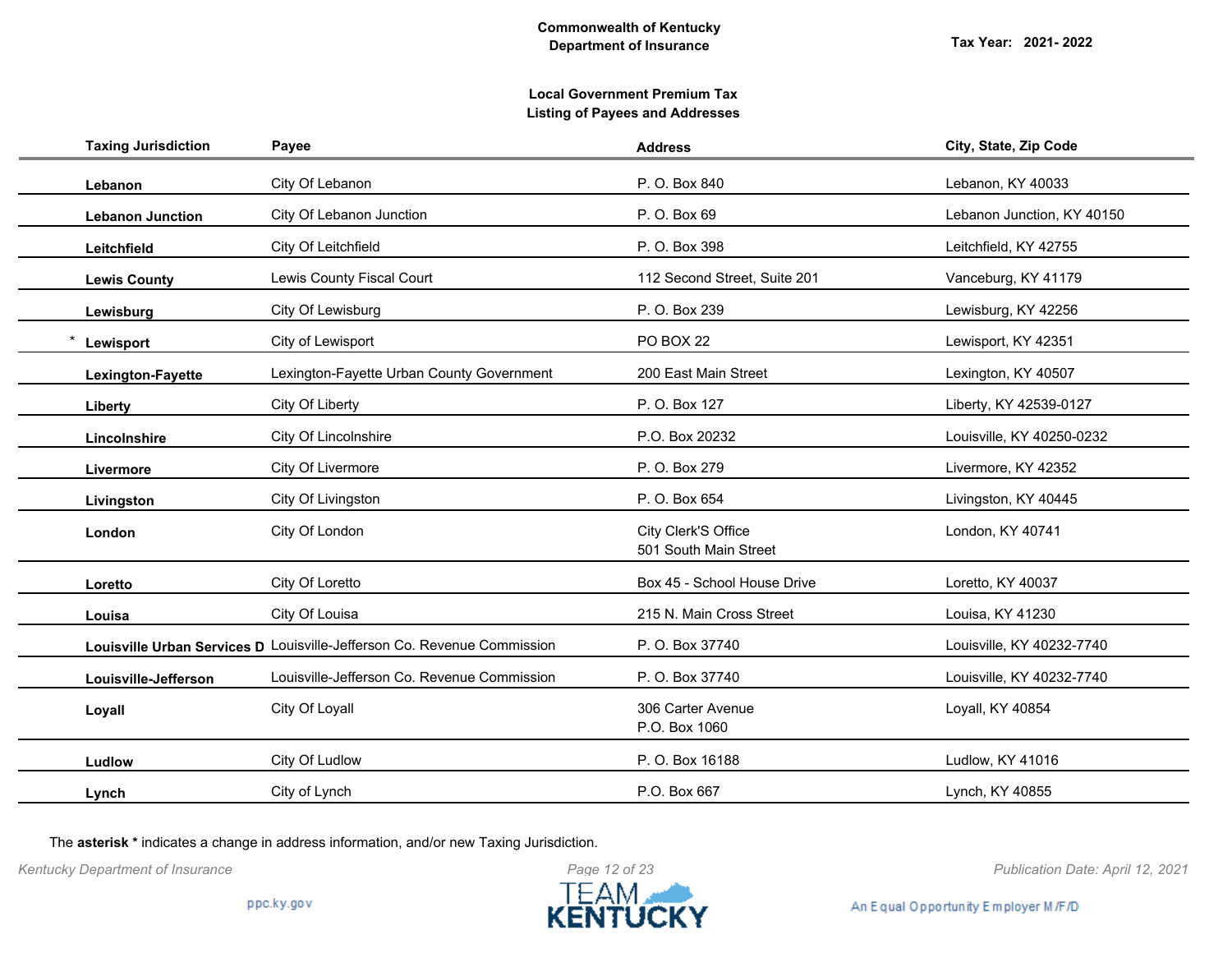| <b>Taxing Jurisdiction</b> | Payee                                   | <b>Address</b>                                                           | City, State, Zip Code     |
|----------------------------|-----------------------------------------|--------------------------------------------------------------------------|---------------------------|
| Lyndon                     | City Of Lyndon                          | 515 Wood Road                                                            | Louisville, KY 40222      |
| Lynnview                   | City Of Lynnview                        | 1241 Gilmore Lane                                                        | Louisville, KY 40213-2307 |
| <b>Madison County</b>      | <b>Madison County Fiscal Court</b>      | PO Box 1120                                                              | Richmond, KY 40475-1120   |
| <b>Madisonville</b>        | City Of Madisonville                    | <b>City Clerk</b><br>PO Box 705                                          | Madisonville, KY 42431    |
| <b>Manchester</b>          | City Of Manchester                      | 123 Town Square                                                          | Manchester, KY 40962      |
| <b>Manor Creek</b>         | <b>City Of Manor Creek</b>              | <b>City Clerk</b><br>501 Eastern Boulevard                               | Clarksville, IN 47129     |
| <b>Marion</b>              | City Of Marion                          | 217 South Main Street                                                    | Marion, KY 42064          |
| <b>Martin</b>              | City Of Martin                          | P. O. Box 749                                                            | Martin, KY 41649          |
| <b>Maryhill Estates</b>    | <b>City Of Maryhill Estates</b>         | 4205 Maryknoll Lane                                                      | Louisville, KY 40207      |
| <b>Mason County</b>        | <b>Mason County Treasurer</b>           | 31 West Third Street                                                     | Maysville, KY 41056       |
| <b>Mayfield</b>            | City Of Mayfield                        | 211 E. Broadway City Hall                                                | Mayfield, KY 42066        |
| <b>Maysville</b>           | City Of Maysville                       | 216 Bridge Street                                                        | Maysville, KY 41056       |
| <b>Mc Henry</b>            | City Of Mc Henry                        | P.O. Box 47                                                              | Mc Henry, KY 42354        |
| McCracken Co.              | McCracken County Fiscal Court           | 300 Clarence Gaines Street<br>Attn: Finance Department, McCracken County | Paducah, KY 42003         |
| <b>McKee</b>               | City Of McKee                           | P. O. Box 455                                                            | Mc Kee, KY 40447          |
| <b>Meade County</b>        | Meade County Courthouse Judge Executive | 516 Hill Crest Drive                                                     | Brandenburg, KY 40108     |
| <b>Meadow Vale</b>         | City Of Meadow Vale                     | P. O. Box 22292                                                          | Louisville, KY 40252-0292 |
| <b>Meadowbrook Farm</b>    | City Of Meadowbrook Farm                | City Clerk-P.O. Box 23104                                                | Louisville, KY 40223      |
| <b>Meadowview Estates</b>  | <b>City Of Meadowview Estates</b>       | P.O. Box 206274                                                          | Louisville, KY 40250-6274 |

The **asterisk \*** indicates a change in address information, and/or new Taxing Jurisdiction.

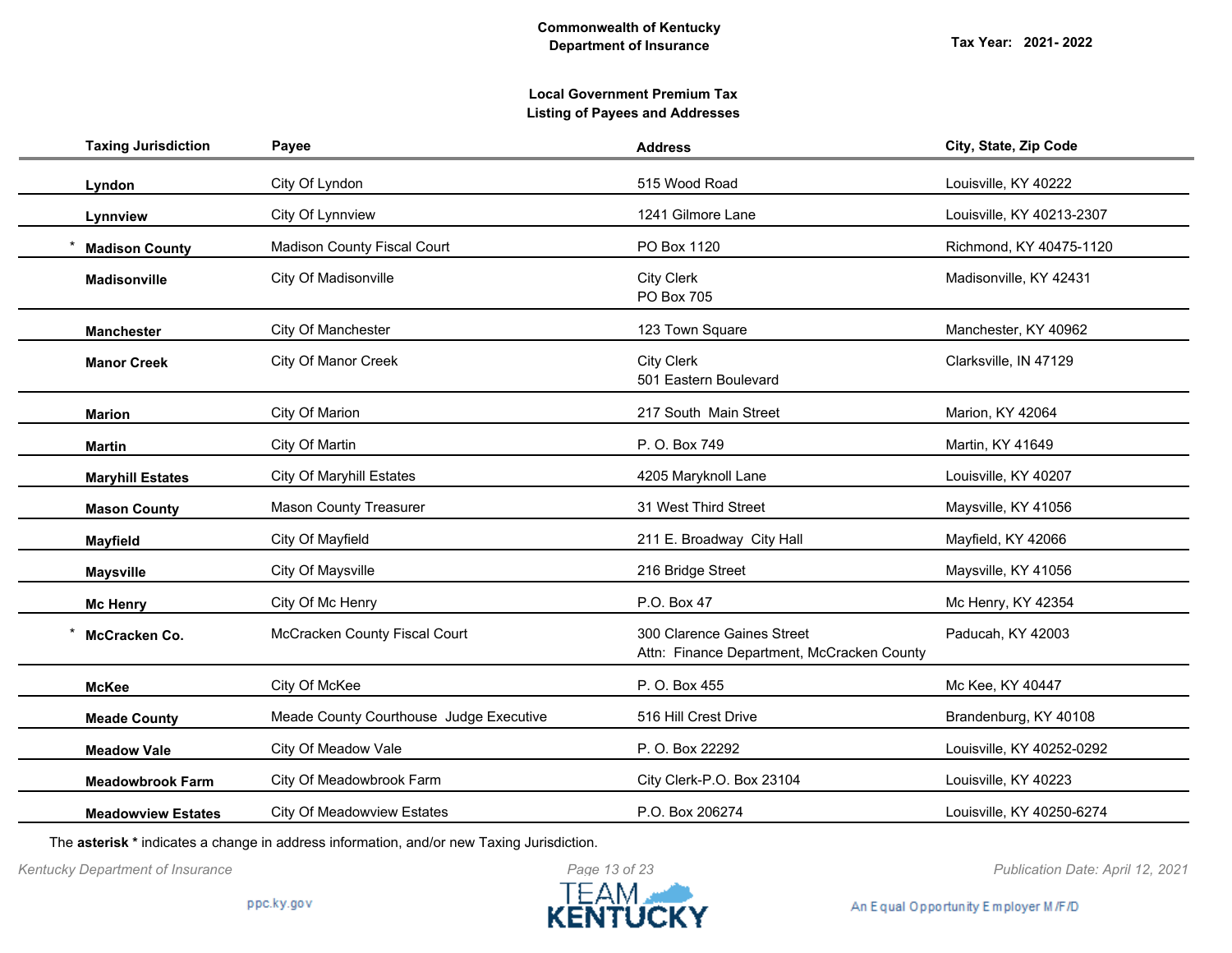# **Local Government Premium Tax Listing of Payees and Addresses**

| <b>Taxing Jurisdiction</b> | Payee                         | <b>Address</b>                       | City, State, Zip Code     |
|----------------------------|-------------------------------|--------------------------------------|---------------------------|
| <b>Melbourne</b>           | City Of Melbourne             | P. O. Box 63                         | Melbourne, KY 41059-0063  |
| <b>Menifee County</b>      | Menifee County Fiscal Court   | P. O. Box 105                        | Frenchburg, KY 40322      |
| <b>Mentor</b>              | City Of Mentor                | P.O. Box 3                           | Mentor, KY 41007          |
| Middlesboro                | City Of Middlesboro           | P. O. Box 756                        | Middlesboro, KY 40965     |
| Middletown                 | City Of Middletown            | P. O. Box 43048                      | Louisville, KY 40253      |
| <b>Midway</b>              | City Of Midway                | P. O. Box 4275                       | Midway, KY 40347-4275     |
| Millersburg                | City Of Millersburg           | <b>Box 265</b>                       | Millersburg, KY 40348     |
| <b>Milton</b>              | City Of Milton                | 10179 Highway 421 N                  | Milton, KY 40045          |
| <b>Mockingbird Valley</b>  | City of Mockingbird Valley    | P.O. Box 7845                        | Louisville, KY 40257-0845 |
| <b>Monticello</b>          | City Of Monticello            | P. O. Box 550                        | Monticello, KY 42633      |
| <b>Moorland</b>            | City of Moorland              | PO Box 23397                         | Moorland, KY 40223        |
| <b>Morehead</b>            | City Of Morehead              | 314 Bridge Street                    | Morehead, KY 40351        |
| <b>Morgan County</b>       | Morgan County Fiscal Court    | 450 Prestonburg Street               | West Liberty, KY 41472    |
| Morganfield                | City Of Morganfield           | 220 N. Morgan Street<br>P.O. Box 420 | Morganfield, KY 42437     |
| Morgantown                 | City Of Morgantown            | P. O. Box 397                        | Morgantown, KY 42261      |
| <b>Mortons Gap</b>         | City Of Mortons Gap           | P. O. Box 367<br>131 Cross Street    | Mortons Gap, KY 42440     |
| <b>Mount Olivet</b>        | City of Mount Olivet          | P.O. Box 166                         | Mount Olivet, KY 41064    |
| <b>Mount Sterling</b>      | <b>City Of Mount Sterling</b> | 33 North Maysville                   | Mount Sterling, KY 40353  |
| <b>Mount Vernon</b>        | <b>City of Mount Vernon</b>   | P. O. Box 1465                       | Mt Vernon, KY 40456       |

The **asterisk \*** indicates a change in address information, and/or new Taxing Jurisdiction.



An Equal Opportunity Employer M/F/D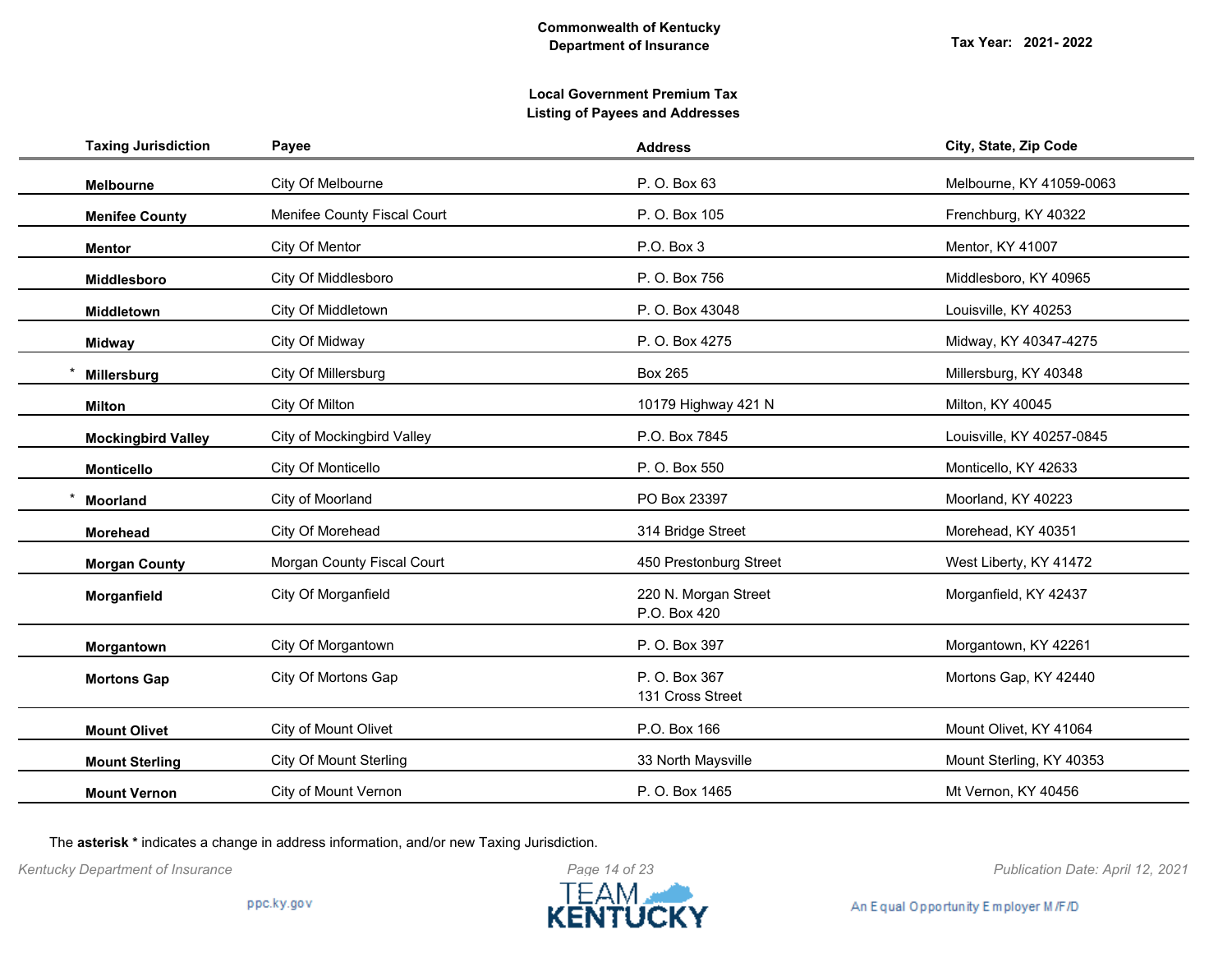# **Local Government Premium Tax Listing of Payees and Addresses**

| <b>Taxing Jurisdiction</b> | Payee                            | <b>Address</b>                             | City, State, Zip Code        |
|----------------------------|----------------------------------|--------------------------------------------|------------------------------|
| <b>Mount Washington</b>    | City of Mount Washington         | Attention: City Treasurer<br>P.O. Box 285  | Mount Washington, KY 40047   |
| Muldraugh                  | City Of Muldraugh                | 202 Wendell Street                         | Muldraugh, KY 40155-0395     |
| <b>Munfordville</b>        | City Of Munfordville             | P. O. Box 85                               | Munfordville, KY 42765       |
| <b>Murray</b>              | City Of Murray                   | City of Murray<br>500 Main Street          | Murray, KY 42071             |
| <b>Murray Hill</b>         | City Of Murray Hill              | P. O. Box 22302                            | Louisville, KY 40252         |
| <b>Nebo</b>                | City Of Nebo                     | P. O. Box 173                              | Nebo, KY 42441               |
| <b>New Castle</b>          | City Of New Castle               | P. O. Box 390                              | New Castle, KY 40050         |
| <b>New Haven</b>           | City Of New Haven                | P.O. Box 98                                | New Haven, KY 40051          |
| <b>Newport</b>             | City Of Newport                  | <b>Finance Department</b><br>P.O. Box 1090 | Newport, KY 41071-0090       |
| <b>Nicholas County</b>     | Nicholas County                  | Nicholas County Fiscal Court<br>PO Box 167 | Carlisle, KY 40311           |
| Nicholasville              | City Of Nicholasville            | PO Box 590                                 | Nicholasville, KY 40340-0450 |
| <b>Norbourne Estates</b>   | <b>City Of Norbourne Estates</b> | Jerry Brown, City Clerk<br>P.O. Box 7825   | Louisville, KY 40257         |
| <b>North Middletown</b>    | City Of North Middletown         | P. O. Box 69                               | North Middletown, KY 40357   |
| Northfield                 | Treasurer - City Of Northfield   | 4949 Brrownsboro Road<br>Suite 286         | Louisville, KY 40222         |
| Nortonville                | City Of Nortonville              | 199 South Main Street                      | Nortonville, KY 42442        |
| Norwood                    | City Of Norwood                  | P. O. Box 22375                            | Louisville, KY 40252         |
| <b>Oak Grove</b>           | City Of Oak Grove                | P. O. Box 250                              | Oak Grove, KY 42262          |

The **asterisk \*** indicates a change in address information, and/or new Taxing Jurisdiction.

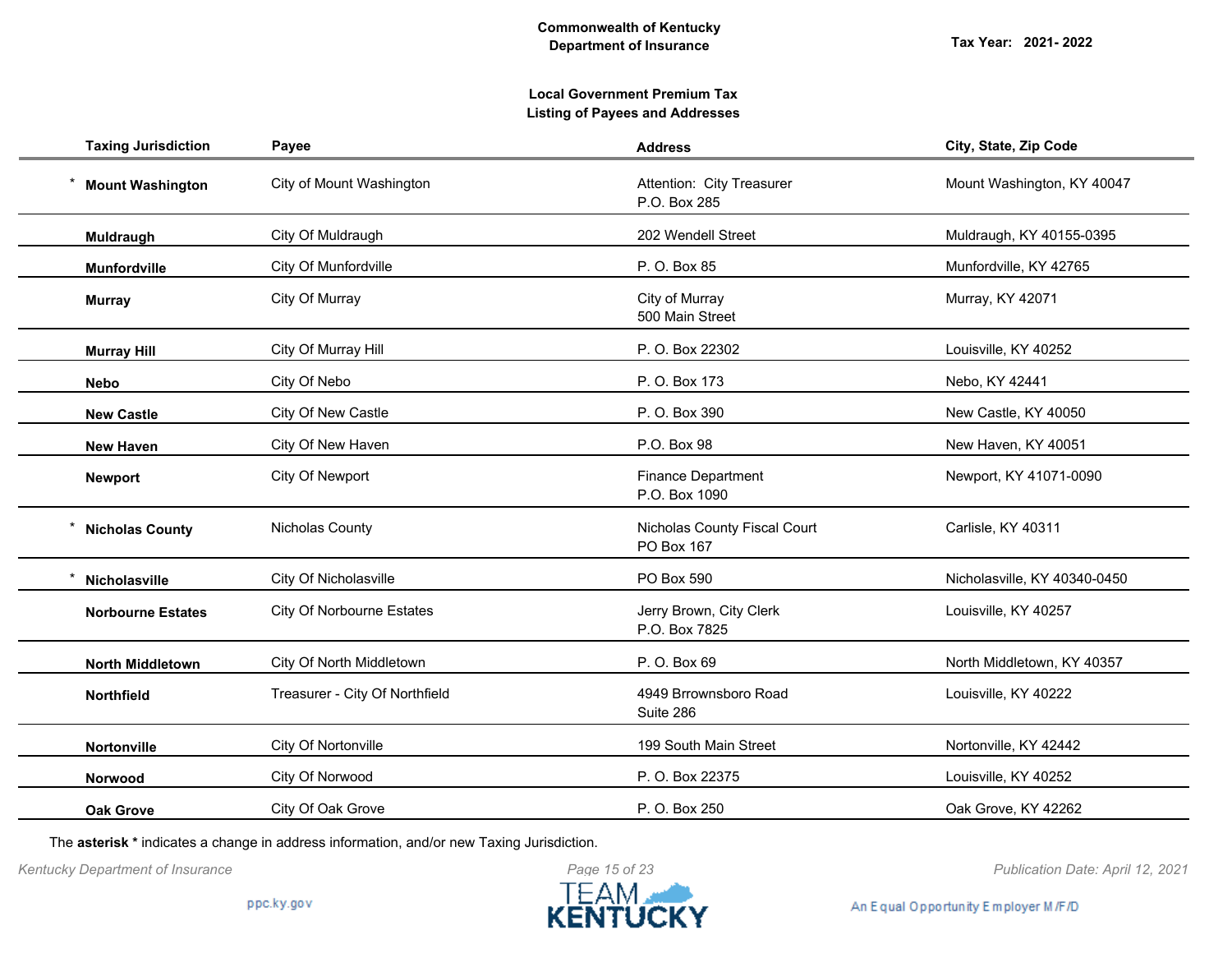| <b>Taxing Jurisdiction</b>  | Payee                             | <b>Address</b>                                                | City, State, Zip Code      |
|-----------------------------|-----------------------------------|---------------------------------------------------------------|----------------------------|
| <b>Oakland</b>              | City Of Oakland                   | P. O. Box 122                                                 | Oakland, KY 42159-0122     |
| <b>Old Brownsboro Place</b> | City Of Old Brownsboro Place      | Attn: City Treasurer<br>P. O. Box 22192                       | Louisville, KY 40252-0192  |
| <b>Oldham County</b>        | <b>Oldham County Treasurer</b>    | Oldham County Fiscal Court Bldg.<br>100 West Jefferson Street | LaGrange, KY 40031-1149    |
| <b>Olive Hill</b>           | City Of Olive Hill                | 225 Roger Patton Drive                                        | Olive Hill, KY 41164       |
| <b>Orchard Grass Hills</b>  | City Of Orchard Grass Hills       | P. O. Box 25                                                  | Crestwood, KY 40014        |
| <b>Owen County</b>          | Owen County Treasurer             | 100 North Thomas Street                                       | Owenton, KY 40359          |
| Owensboro                   | City Of Owensboro                 | P. O. Box 10003                                               | Owensboro, KY 42302-9003   |
| Owingsville                 | City Of Owingsville               | P. O. Box 639                                                 | Owingsville, KY 40360      |
| <b>Owsley County</b>        | <b>Owsley County Fiscal Court</b> | P. O. Box 749                                                 | Booneville, KY 41314       |
| Paducah                     | City Of Paducah                   | P.O. Box 9001241                                              | Louisville, KY 40290-1241  |
| <b>Paintsville</b>          | <b>City Of Paintsville</b>        | P. O. Box 1588                                                | Paintsville, KY 41240-0071 |
| Paris                       | City Of Paris                     | 525 High Street                                               | Paris, KY 40361            |
| <b>Park City</b>            | City Of Park City                 | P. O. Box 304                                                 | Park City, KY 42160        |
| <b>Park Hills</b>           | City Of Park Hills                | 1106 Amsterdam Road                                           | Park Hills, KY 41011-2097  |
| <b>Parkway Village</b>      | City Of Parkway Village           | P. O. Box 17092                                               | Louisville, KY 40217       |
| Pembroke                    | City Of Pembroke                  | P. O. Box 162                                                 | Pembroke, KY 42266         |
| Perryville                  | City Of Perryville                | P.O. Box 95                                                   | Perryville, KY 40468       |
| <b>Pewee Valley</b>         | City Of Pewee Valley              | P. O. Box 769                                                 | Pewee Valley, KY 40056     |
| <b>Pineville</b>            | City Of Pineville                 | P. O. Box 688                                                 | Pineville, KY 40977        |

The **asterisk \*** indicates a change in address information, and/or new Taxing Jurisdiction.

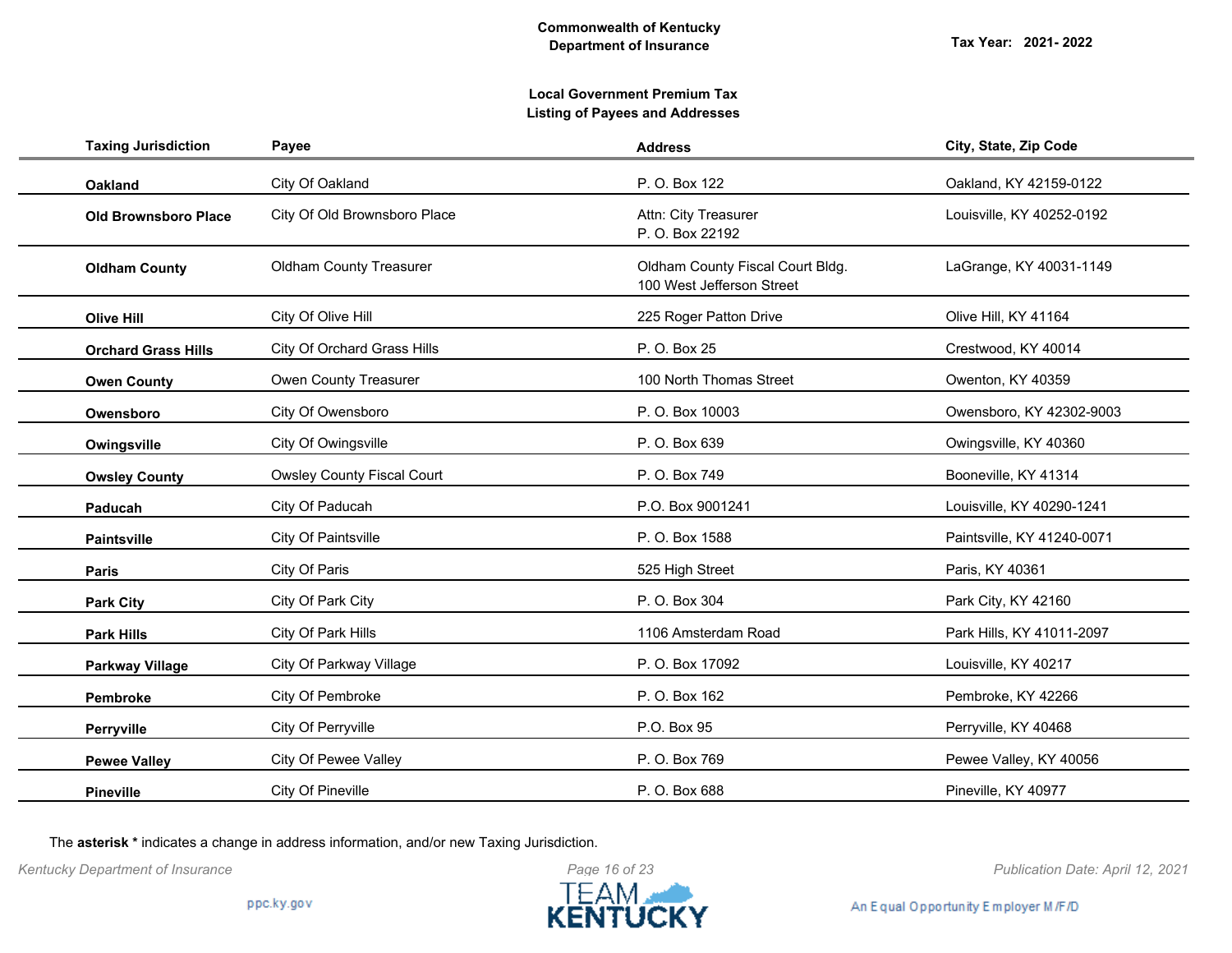| <b>Taxing Jurisdiction</b> | Payee                             | <b>Address</b>                                                                                | City, State, Zip Code   |
|----------------------------|-----------------------------------|-----------------------------------------------------------------------------------------------|-------------------------|
| <b>Pioneer Village</b>     | <b>City Of Pioneer Village</b>    | 4700 Summitt Drive                                                                            | Louisville, KY 40229    |
| <b>Plantation</b>          | City Of Plantation                | P. O. Box 22698                                                                               | Louisville, KY 40222    |
| <b>Pleasureville</b>       | City Of Pleasureville             | P. O. Box 2                                                                                   | Pleasureville, KY 40057 |
| <b>Plum Springs</b>        | City Of Plum Springs              | 288 Oak Street                                                                                | Bowling Green, KY 42101 |
| <b>Powderly</b>            | City Of Powderly                  | 211 Hillside Road                                                                             | Powderly, KY 42367      |
| <b>Powell County</b>       | <b>Powell County Fiscal Court</b> | P.O. Box 506                                                                                  | Stanton, KY 40380       |
| Prestonsburg               | City Of Prestonsburg              | 200 North Lake Drive                                                                          | Prestonsburg, KY 41653  |
| Prestonville               | City Of Prestonville              | P. O. Box 306                                                                                 | Carrollton, KY 41008    |
| Princeton                  | City Of Princeton                 | 206 E. Market Street                                                                          | Princeton, KY 42445     |
| <b>Prospect</b>            | City Of Prospect                  | PO Box 1 9200 US Highway 42                                                                   | Prospect, KY 40059      |
| Providence                 | City Of Providence                | P. O. Box 128                                                                                 | Providence, KY 42450    |
| <b>Pulaski County</b>      | Pulaski County Treasurer          | P. O. Box 712                                                                                 | Somerset, KY 42501      |
| Raceland                   | City Of Raceland                  | 711 Chinn Street                                                                              | Raceland, KY 41169      |
| Radcliff                   | City Of Radcliff                  | P.O. Drawer 519                                                                               | Radcliff, KY 40159-0519 |
| Ravenna                    | City Of Ravenna                   | 620 Main Street<br>Office Of The Mayor                                                        | Ravenna, KY 40472       |
| Richlawn                   | City Of Richlawn                  | P. O. Box 7786                                                                                | Louisville, KY 40207    |
| <b>Richmond</b>            | City Of Richmond                  | P. O. Box 1268                                                                                | Richmond, KY 40476-1268 |
| <b>River Bluff</b>         | City Of River Bluff               | P. O. Box 792                                                                                 | Prospect, KY 40059      |
| Riverwood                  | City Of Riverwood                 | Attn: Grace Wilson<br>c/o Henderman, Jessee & Co., PLLC<br>304 Whittington Parkway, Suite 107 | Louisville, KY 40222    |

The **asterisk \*** indicates a change in address information, and/or new Taxing Jurisdiction.



*Kentucky Department of Insurance Publication Date: April 12, 2021*

An Equal Opportunity Employer M/F/D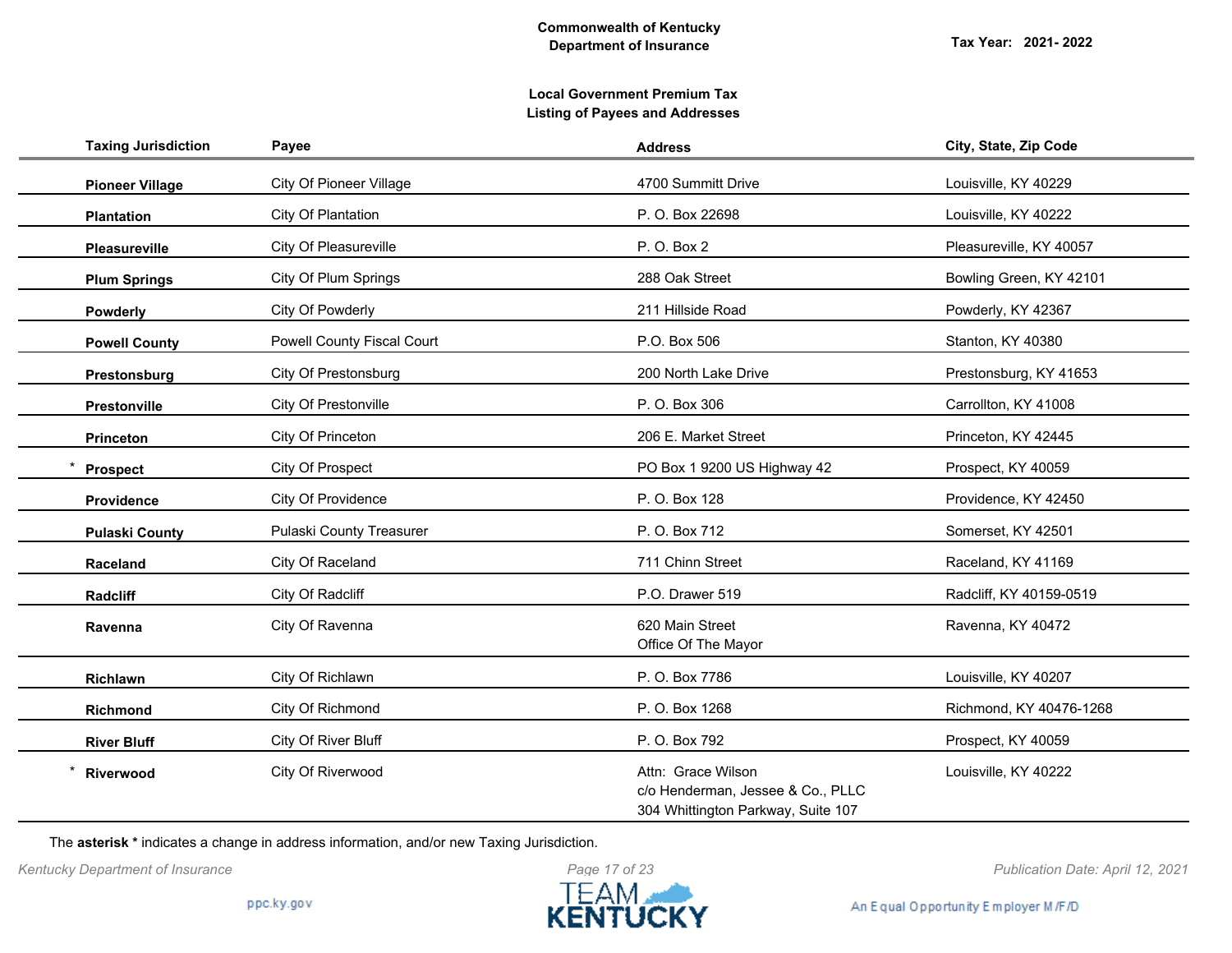# **Local Government Premium Tax Listing of Payees and Addresses**

| <b>Taxing Jurisdiction</b> | Payee                             | <b>Address</b>                                             | City, State, Zip Code     |
|----------------------------|-----------------------------------|------------------------------------------------------------|---------------------------|
| <b>Robards</b>             | City Of Robards                   | P. O. Box 488                                              | Robards, KY 42452-0488    |
| <b>Robertson County</b>    | <b>Robertson County Treasurer</b> | P.O. Box 76<br><b>Mount Olivet</b>                         | Mount Olivet, KY 41064    |
| <b>Rockcastle County</b>   | Rockcastle County Fiscal Court    | P. O. Box 755                                              | Mount Vernon, KY 40456    |
| <b>Rockport</b>            | City Of Rockport                  | P. O. Box 128                                              | Rockport, KY 42369        |
| <b>Rolling Fields</b>      | <b>City Of Rolling Fields</b>     | P.O. Box 221043                                            | Louisville, KY 40252      |
| <b>Rolling Hills</b>       | City Of Rolling Hills             | P. O. Box 22445                                            | Louisville, KY 40252      |
| <b>Russell Springs</b>     | <b>City Of Russell Springs</b>    | P. O. Box 247                                              | Russell Springs, KY 42642 |
| <b>Russellville</b>        | City of Russellville              | 168 South Main Street                                      | Russellville, KY 42276    |
| <b>Ryland Heights</b>      | City Of Ryland Heights            | <b>Tax Collector</b><br>10145 Decoursey Pike               | Ryland Heights, KY 41015  |
| <b>Sacramento</b>          | City Of Sacramento                | Treasurer<br><b>Box 245</b>                                | Sacramento, KY 42372      |
| <b>Sadieville</b>          | City Of Sadieville                | P. O. Box 129                                              | Sadieville, KY 40370      |
| <b>Salem</b>               | City of Salem KY                  | PO Box 234                                                 | Salem, KY 42078           |
| Salyersville               | City Of Salyersville              | P. O. Box 640                                              | Salyersville, KY 41465    |
| <b>Sanders</b>             | City of Sanders                   | P.O. Box 119                                               | Sanders, KY 41083         |
| <b>Sandy Hook</b>          | City Of Sandy Hook                | P. O. Box 274                                              | Sandy Hook, KY 41171      |
| <b>Science Hill</b>        | City Of Science Hill              | P. O. Box 295                                              | Science Hill, KY 42553    |
| <b>Scottsville</b>         | City Of Scottsville               | Attention: City Treasurer<br>201 West Main Street, Suite 8 | Scottsville, KY 42164     |
| <b>Sebree</b>              | The City Of Sebree                | 36 South Spring Street<br>P.O. Box 245                     | Sebree, KY 42455          |

The **asterisk \*** indicates a change in address information, and/or new Taxing Jurisdiction.

*Kentucky Department of Insurance Publication Date: April 12, 2021*

An Equal Opportunity Employer M/F/D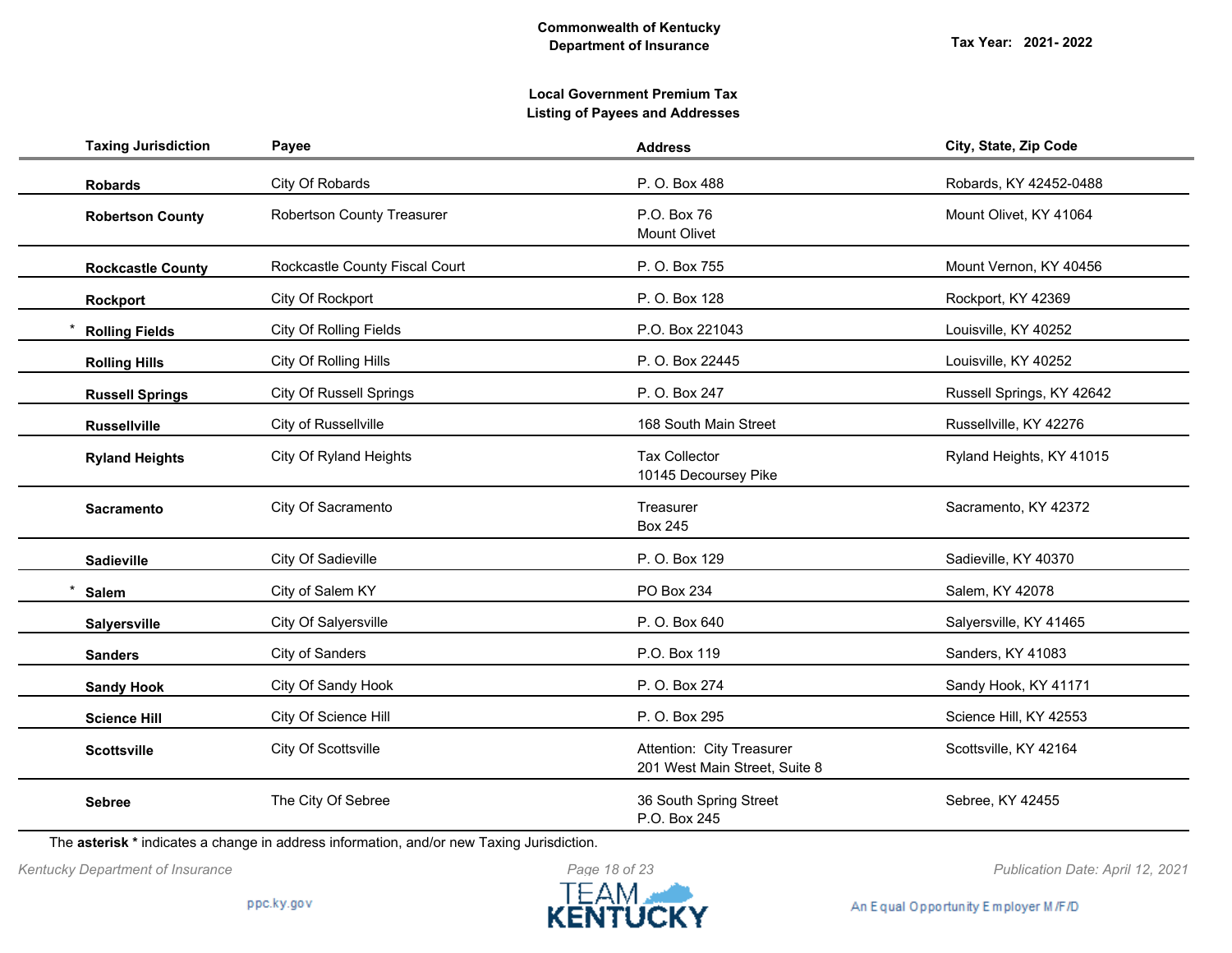| <b>Taxing Jurisdiction</b> | Payee                                 | <b>Address</b>                                  | City, State, Zip Code      |
|----------------------------|---------------------------------------|-------------------------------------------------|----------------------------|
| <b>Seneca Gardens</b>      | RDS KY-Insurance Premium Tax Division | P.O. Box 830725                                 | Birmingham, AL 35283-0725  |
| Shelbyville                | City Of Shelbyville                   | P. O. Box 1289                                  | Shelbyville, KY 40066-3289 |
| Shepherdsville             | City Of Shepherdsville                | P.O. Box 400<br>634 Conestoga Parkway           | Shepherdsville, KY 40165   |
| <b>Shively</b>             | City Of Shively                       | <b>Shively City Clerk</b><br>3920 Dixie Highway | Shively, KY 40216          |
| <b>Silver Grove</b>        | City Of Silver Grove                  | <b>City Clerk</b><br>P.O. Box 428               | Silver Grove, KY 41085     |
| Simpsonville               | City of Simpsonville                  | P.O. Box 378                                    | Simpsonville, KY 40067     |
| <b>Slaughters</b>          | Town Of Slaughters                    | P. O. Box 23                                    | Slaughters, KY 42456       |
| <b>Smithfield</b>          | City Of Smithfield                    | P. O. Box 22                                    | Smithfield, KY 40068       |
| <b>Smithland</b>           | City Of Smithland                     | P. O. Box 287                                   | Smithland, KY 42081        |
| <b>Smiths Grove</b>        | <b>City Of Smiths Grove</b>           | P. O. Box 114                                   | Smiths Grove, KY 42171     |
| <b>Somerset</b>            | City Of Somerset                      | P. O. Box 989                                   | Somerset, KY 42501-0989    |
| <b>South Shore</b>         | City Of South Shore                   | P. O. Box 516                                   | South Shore, KY 41175      |
| Southgate                  | City Of Southgate                     | 122 Electric Avenue                             | Southgate, KY 41071        |
| <b>Sparta</b>              | City Of Sparta                        | P.O. Box D                                      | Sparta, KY 41086           |
| <b>Spencer County</b>      | <b>Spencer County Treasurer</b>       | P. O. Box 183                                   | Taylorsville, KY 40071     |
| <b>Spring Valley</b>       | <b>City Of Spring Valley</b>          | P. O. Box 22466                                 | Louisville, KY 40252-0466  |
| Springfield                | City Of Springfield                   | 127 W. Main                                     | Springfield, KY 40069      |
| Springmill                 | City of Springmill                    | P.O. Box 91241                                  | Louisville, KY 40291       |
| <b>St. Charles</b>         | City Of St. Charles                   | P. O. Box 246                                   | St. Charles, KY 42453      |

The **asterisk \*** indicates a change in address information, and/or new Taxing Jurisdiction.



An Equal Opportunity Employer M/F/D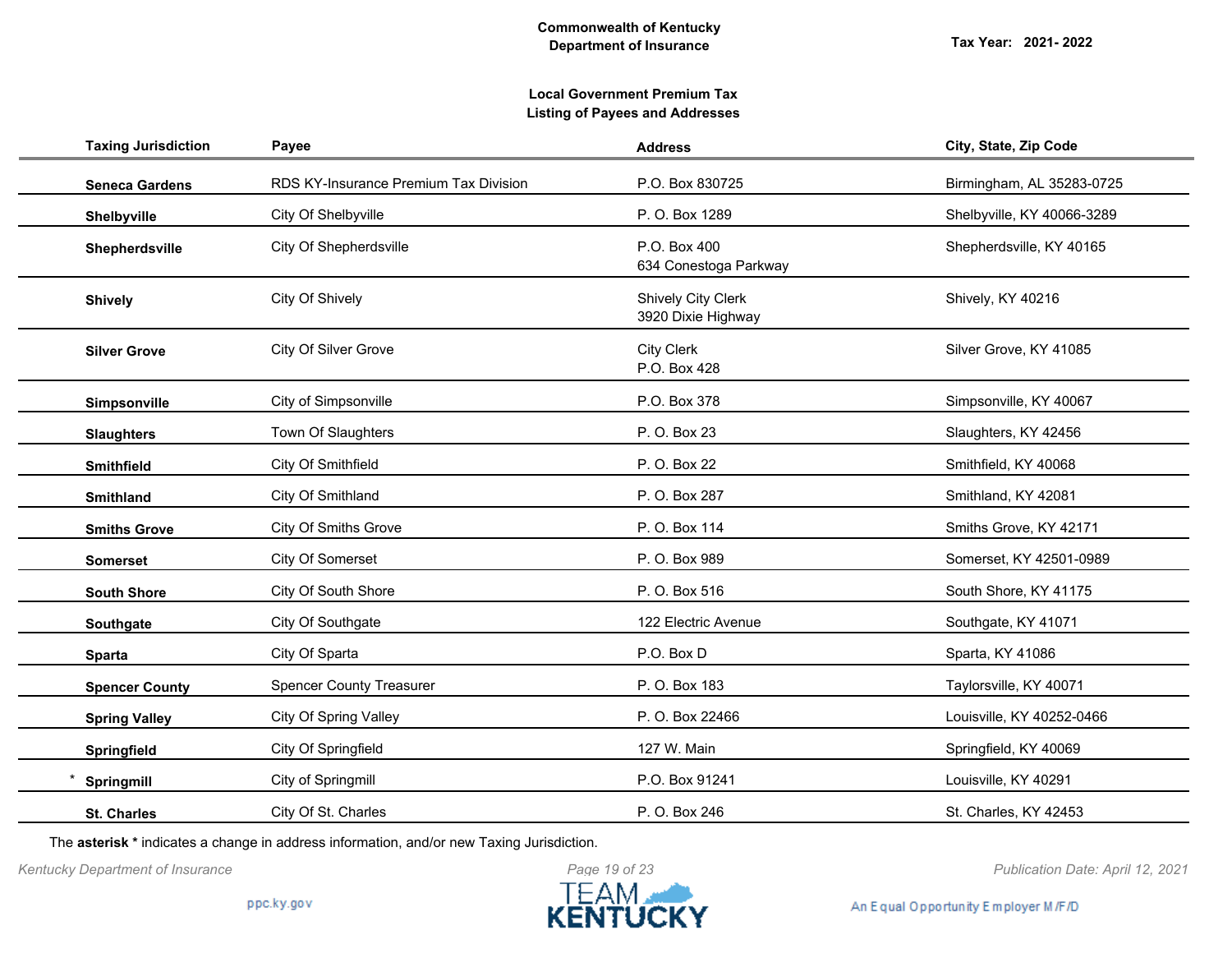# **Local Government Premium Tax Listing of Payees and Addresses**

| <b>Taxing Jurisdiction</b> | Payee                                  | <b>Address</b>                          | City, State, Zip Code       |
|----------------------------|----------------------------------------|-----------------------------------------|-----------------------------|
| <b>St. Matthews</b>        | City Of St. Matthews                   | <b>City Treasurer</b><br>P. O. Box 7097 | St. Matthews, KY 40257-0097 |
| <b>St. Regis Park</b>      | City Of St. Regis Park                 | P. O. Box 20429                         | Louisville, KY 40250-0249   |
| <b>Stamping Ground</b>     | City Of Stamping Ground                | P. O. Box 29                            | Stamping Ground, KY 40379   |
| <b>Stanford</b>            | City Of Stanford                       | 403 East Main Street                    | Stanford, KY 40484          |
| <b>Stanton</b>             | City Of Stanton                        | P. O. Box 370                           | Stanton, KY 40380           |
| <b>Strathmoor Manor</b>    | City Of Strathmoor Manor               | P. O. Box 5459                          | Louisville, KY 40255-0459   |
| <b>Strathmoor Village</b>  | <b>City Of Strathmoor Village</b>      | P. O. Box 5253                          | Louisville, KY 40255        |
| <b>Sturgis</b>             | City Of Sturgis                        | P. O. Box 98                            | Sturgis, KY 42459           |
| Sycamore                   | City Of Sycamore                       | Treasurer<br>217 Sycamore Drive         | Louisville, KY 40223        |
| <b>Taylor Mill</b>         | City Of Taylor Mill                    | 5225 Taylor Mill Road                   | Taylor Mill, KY 41015       |
| <b>Taylorsville</b>        | City Of Taylorsville                   | P. O. Box 279                           | Taylorsville, KY 40071-0279 |
| <b>Ten Broeck</b>          | Treasurer - City Of Ten Broeck         | 9104 Spokane Way                        | Louisville, KY 40241-2426   |
| Thornhill                  | City Of Thornhill                      | 2311 Thornhill Road                     | Louisville, KY 40222        |
| <b>Todd County</b>         | Todd County Treasurer, Tammy Robertson | P.O. Box 310                            | Elkton, KY 42220            |
| <b>Tompkinsville</b>       | City Of Tompkinsville                  | 206 N. Magnolia Street                  | Tompkinsville, KY 42167     |
| <b>Trenton</b>             | City Of Trenton                        | P. O. Box 72                            | Trenton, KY 42286-0072      |
| <b>Trigg County</b>        | <b>Trigg County Treasurer</b>          | P. O. Box 672                           | Cadiz, KY 42211             |
| <b>Trimble County</b>      | Trimble County Fiscal Court            | P.O, Box 251                            | Bedford, KY 40006           |
| <b>Uniontown</b>           | City Of Uniontown                      | P. O. Box 548                           | Uniontown, KY 42461         |

The **asterisk \*** indicates a change in address information, and/or new Taxing Jurisdiction.



An Equal Opportunity Employer M/F/D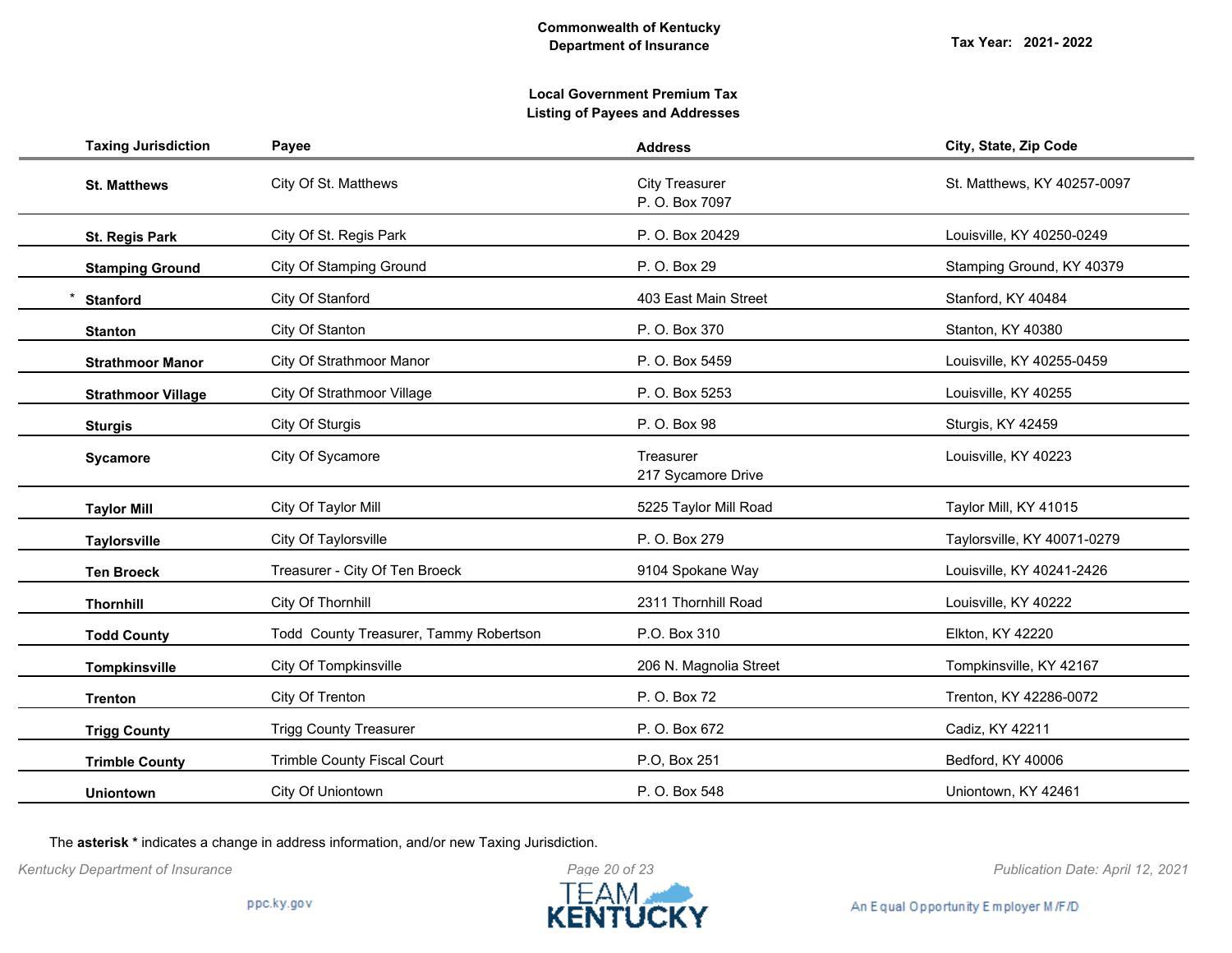| <b>Taxing Jurisdiction</b> | Payee                              | <b>Address</b>                                     | City, State, Zip Code      |
|----------------------------|------------------------------------|----------------------------------------------------|----------------------------|
| Vanceburg                  | City of Vanceburg                  | 189 Second Street<br>Suite A                       | Vanceburg, KY 41179        |
| <b>Versailles</b>          | <b>City Of Versailles</b>          | 196 South Main St.<br>P. O. Box 625                | Versailles, KY 40383       |
| <b>Vicco</b>               | City Of Vicco                      | P. O. Box 249                                      | Vicco, KY 41773            |
| <b>Villa Hills</b>         | City Of Villa Hills                | c/o Heritage Bank<br>P.O. Box 651                  | Burlington, KY 41005       |
| <b>Vine Grove</b>          | City Of Vine Grove                 | 300 West Main Street                               | Vine Grove, KY 40175-1398  |
| <b>Walton</b>              | City Of Walton                     | 40 North Main Street<br>P. O. Box 95               | Walton, KY 41094           |
| Warsaw                     | City Of Warsaw                     | P. O. Box 785                                      | Warsaw, KY 41095           |
| <b>Washington County</b>   | <b>Washington County Treasurer</b> | P. O. Box 126                                      | Springfield, KY 40069-0126 |
| <b>Watterson Park</b>      | City Of Watterson Park             | P. O. Box 32391                                    | Louisville, KY 40232       |
| Wayland                    | City Of Wayland                    | P. O. Box 293                                      | Wayland, KY 41666          |
| <b>Wayne County</b>        | <b>Wayne County Treasurer</b>      | P. O. Box 439                                      | Monticello, KY 42633       |
| Wellington                 | City Of Wellington                 | Judith L. Kaleher Treasurer<br>3003 Spencer Avenue | Louisville, KY 40205       |
| <b>West Buechel</b>        | City Of West Buechel               | 3705 Bashford Avenue                               | Louisville, KY 40218       |
| <b>West Liberty</b>        | City Of West Liberty               | 565 Main Street                                    | West Liberty, KY 41472     |
| <b>West Point</b>          | City Of West Point                 | 509 Elm Street                                     | West Point, KY 40177       |
| Westwood                   | City Of Westwood                   | P.O. Box 221287                                    | Louisville, KY 40252-1287  |
| Wheatcroft                 | City Of Wheatcroft                 | 32 Main Street<br>P. O. Box 42                     | Wheatcroft, KY 42463-0042  |

The **asterisk \*** indicates a change in address information, and/or new Taxing Jurisdiction.



*Kentucky Department of Insurance Publication Date: April 12, 2021*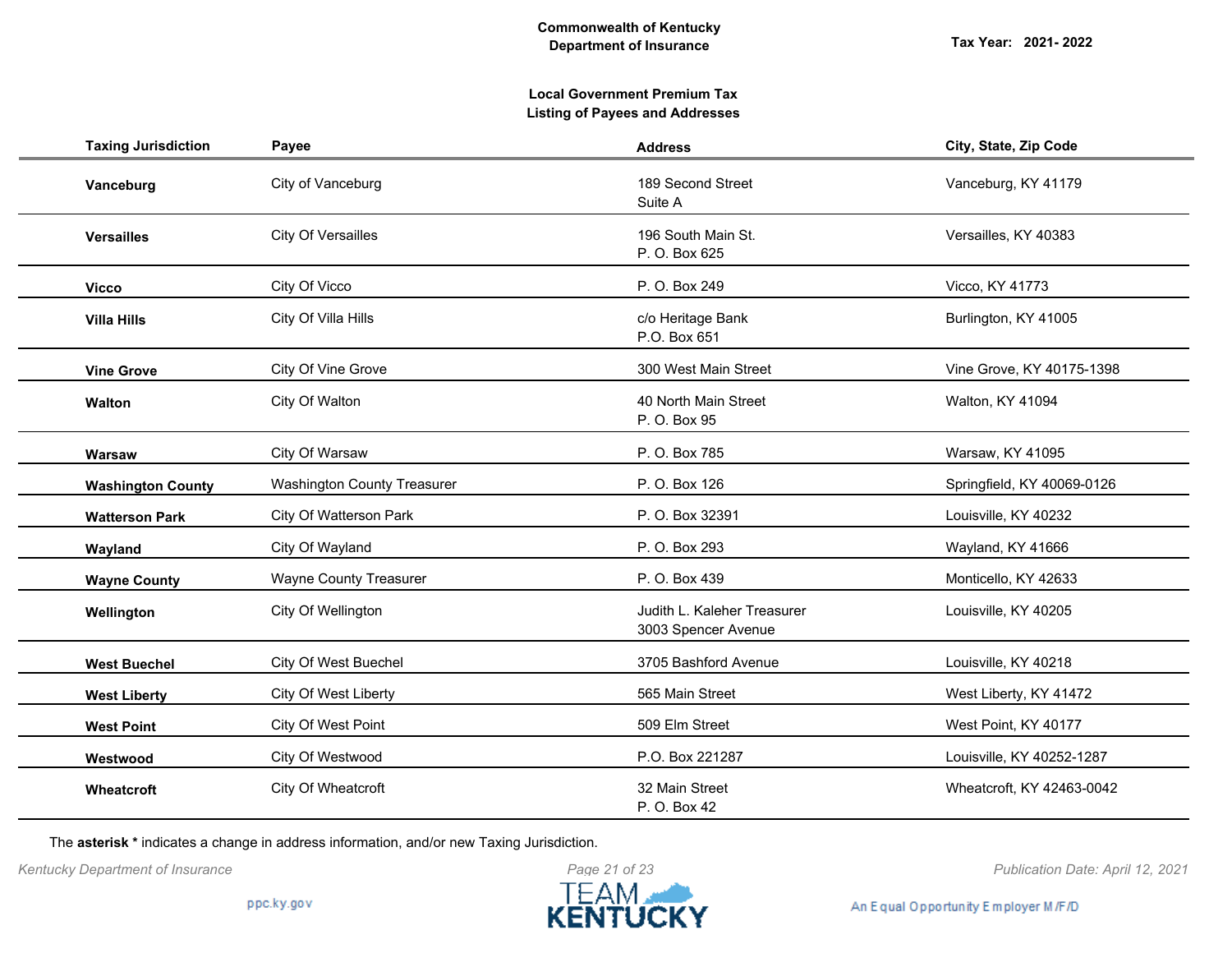| <b>Taxing Jurisdiction</b> | Payee                  | <b>Address</b>                                                    | City, State, Zip Code     |
|----------------------------|------------------------|-------------------------------------------------------------------|---------------------------|
| Wheelwright                | City Of Wheelwright    | P. O. Box 365                                                     | Wheelwright, KY 41669     |
| <b>White Plains</b>        | City Of White Plains   | P. O. Box 399                                                     | White Plains, KY 42464    |
| Whitesburg                 | City Of Whitesburg     | 38 East Main Street                                               | Whitesburg, KY 41858      |
| Whitesville                | City Of Whitesville    | P. O. Box 51                                                      | Whitesville, KY 42378     |
| Wickliffe                  | City Of Wickliffe      | City Clerk-Treasurer<br><b>Box 175</b>                            | Wickliffe, KY 42087       |
| Wilder                     | City Of Wilder         | 520 Licking Pike                                                  | <b>Wilder, KY 41071</b>   |
| Wildwood                   | City Of Wildwood       | P. O. Box 24036                                                   | Louisville, KY 40224      |
| Williamsburg               | City Of Williamsburg   | P. O. Box 119                                                     | Williamsburg, KY 40769    |
| Williamstown               | City Of Williamstown   | P. O. Box 147                                                     | Williamstown, KY 41097    |
| Wilmore                    | City Of Wilmore        | 335 East Main Street                                              | Wilmore, KY 40390         |
| Winchester                 | City Of Winchester     | P. O. Box 4135                                                    | Winchester, KY 40392-4135 |
| <b>Windy Hills</b>         | City Of Windy Hills    | <b>Summit Executive Suites</b><br>4350 Brownsboro Road, Suite 110 | Louisville, KY 40207      |
| Wingo                      | City Of Wingo          | P. O. Box 117                                                     | Wingo, KY 42088           |
| Woodburn                   | City Of Woodburn       | P.O. Box 117                                                      | Woodburn, KY 42170        |
| Woodbury                   | City Of Woodbury       | <b>City Hall</b><br>1 Lock Four Road                              | Woodbury, KY 42288        |
| <b>Woodland Hills</b>      | City Of Woodland Hills | P. O. Box 43032                                                   | Louisville, KY 40243      |
| Woodlawn                   | City Of Woodlawn       | P. O. Box 72127                                                   | Newport, KY 41072-0127    |
| <b>Woodlawn Park</b>       | City Of Woodlawn Park  | Gloria Curran, Treasurer<br>2527 Nelson Miller Parkway, Suite 205 | Louisville, KY 40223-3165 |

The **asterisk \*** indicates a change in address information, and/or new Taxing Jurisdiction.



*Kentucky Department of Insurance Publication Date: April 12, 2021*

An Equal Opportunity Employer M/F/D